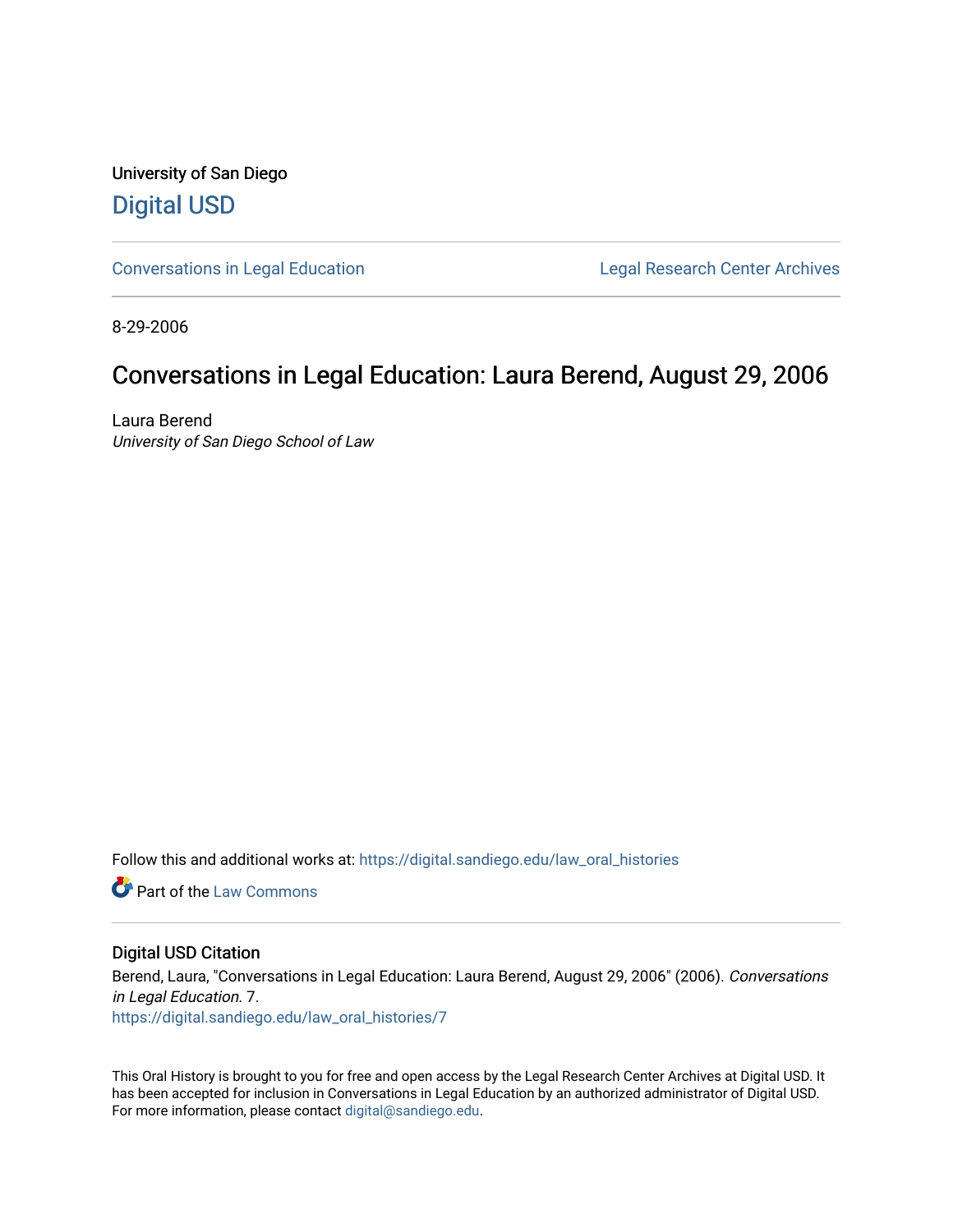# CONVERSATIONS IN LEGAL EDUCATION:

ORAL HISTORIES OF THE FIRST HALF-CENTURY OF THE UNIVERSITY OF SAN DIEGO SCHOOL OF LAW

Narrator: Professor Laura Berend Interviewer: Ruth Levor Recorder: Ruth Levor Date: August 29, 2006 Accession No.: OH-LRC-Berend-2A TAPE 2A: SIDE A

f

RL: This is an interview of Professor Laura Berend for the project Conversation in Legal Education. Oral histories of the first half century of the University of San Diego, School of Law. The interview is being conducted by Ruth Levor at the University of San Diego, Legal Research Center on August 29, 2006. This is the second session of this set of interviews. Tapes and transcripts of this interview will be archived at the University of San Diego's Copley Library.

RL: Well our first interview was over four months ago and we haven't had an interview since then. That was in April, this is August so we're going to have to get ourselves back in the mindset of Laura Berend's story and I noticed that in coming in today to do that, that you brought with you a transcript of your law school career. Which was interesting for me to see. First of all, why don't you mention why you happened to be looking at this transcript, now at this time.

LB: I'm going to be on sabbatical in spring, spring semester and my sabbatical request to take classes in the undergrad division was granted. So before I knew I didn't need one the application calls for, not only providing a law school transcript, but high school and college. Which would be pretty much insurmountable, but the law school transcript I could put my hands on. So it wasn't necessary but I submitted whatever it is for a certified copy to the undergrads and I kept the uncertified one.

RL: Let me take a look at it. What courses are you going to be taking during your sabbatical?

LB: I want to take a particular class in World Religion from our Buddhist man who is on campus and maybe a couple in Sociology, but I can't get a course schedule out of anybody yet.

RL: Well, welcome to the world of the students.

LB: Apparently so. I've been told to sign up on day one, so I guess I will be in line with everybody else.

RL: We don't have online sign up yet in our undergraduate school?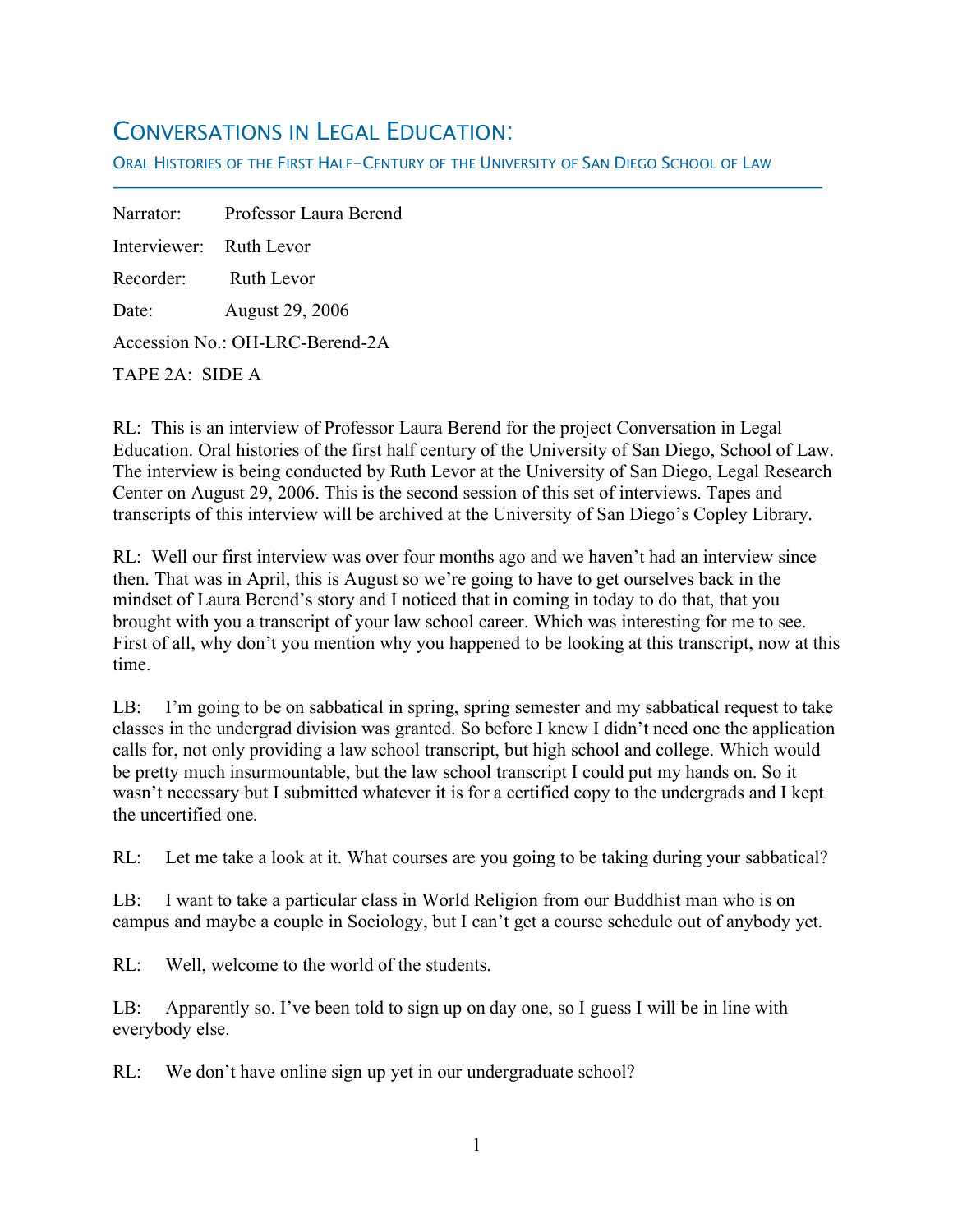LB: We do not apparently.

RL: I will mention that the year is 2006. Laughter.

LB: Yep.

RL: But back to the transcript, so what kinds of memories did looking at your law school transcript bring back to mind?

LB: The first one is a general memory of nothing in particular related to a class and that is it brings back how a wash I was in the first year, compared to the second and third year. I came from UCSD, which was a very warm and welcoming, nurturing place with a major in existentialist philosophy that didn't lend itself really to detailed outlines. It was more of a thought process than anything else and nobody that I recall, at least, nobody who I can remember, talked about preparing for law school classes in terms of the linear process and the necessity of outlines and whatever, in my first year. It certainly reflects an inability to organize that was fixed in the second and third year. Thanks to two of my classmates more than anybody else. The first year is coming back as a very, very painful experience.

RL: Who are these two classmates?

LB: Oh, Jackie Becker, who is now Jackie Horton, who did graduate as our valedictorian and Steve Denton who had an equal amount of trouble with me getting organized in his first year. Steve and I struggled along thanks to Jackie's tutoring and caught up eventually, after the first year. She had had a reporter's background so she had a different mindset than either Steve or I. The three of us were study partners.

RL: I think that was probably pretty universal, that's my memory of law school, ten years later, that didn't have a lot of help with understanding the process. You were told you could read the book, One L, if you wanted to by Scot Turro, which was, I think the basis for the paper chase movie, but other than that, that just told you that it was rigorous and that people got pleasure out of being unpleasant to you, but it didn't tell you what the thought process was. I think that now we do a better job of preparing students and I think that we are a kinder, friendlier, gentler place than we were back then. I guess it took the experiences of people like you to bring that out and to show that the need for that. So what else? That was a general memory. What else, what courses leap out at you as memorable?

LB: Well on the good side, I remember Civil Procedure because the professor was a very kind gentleman, Bob Simmons and he was my professor while he still had his sight. That was a nice class to go to, which really stood out in sharp contrast to the other places, where at least some of the professors told women we weren't welcome. So he was on the contrary quite welcoming. So that was a good thing. I don't have actually for Bob Spring my grade improved considerably it looks like and that was probably because of Jackie's help and because of Simmons' attitude. He helped overcome some of the culture shock, just by being kind.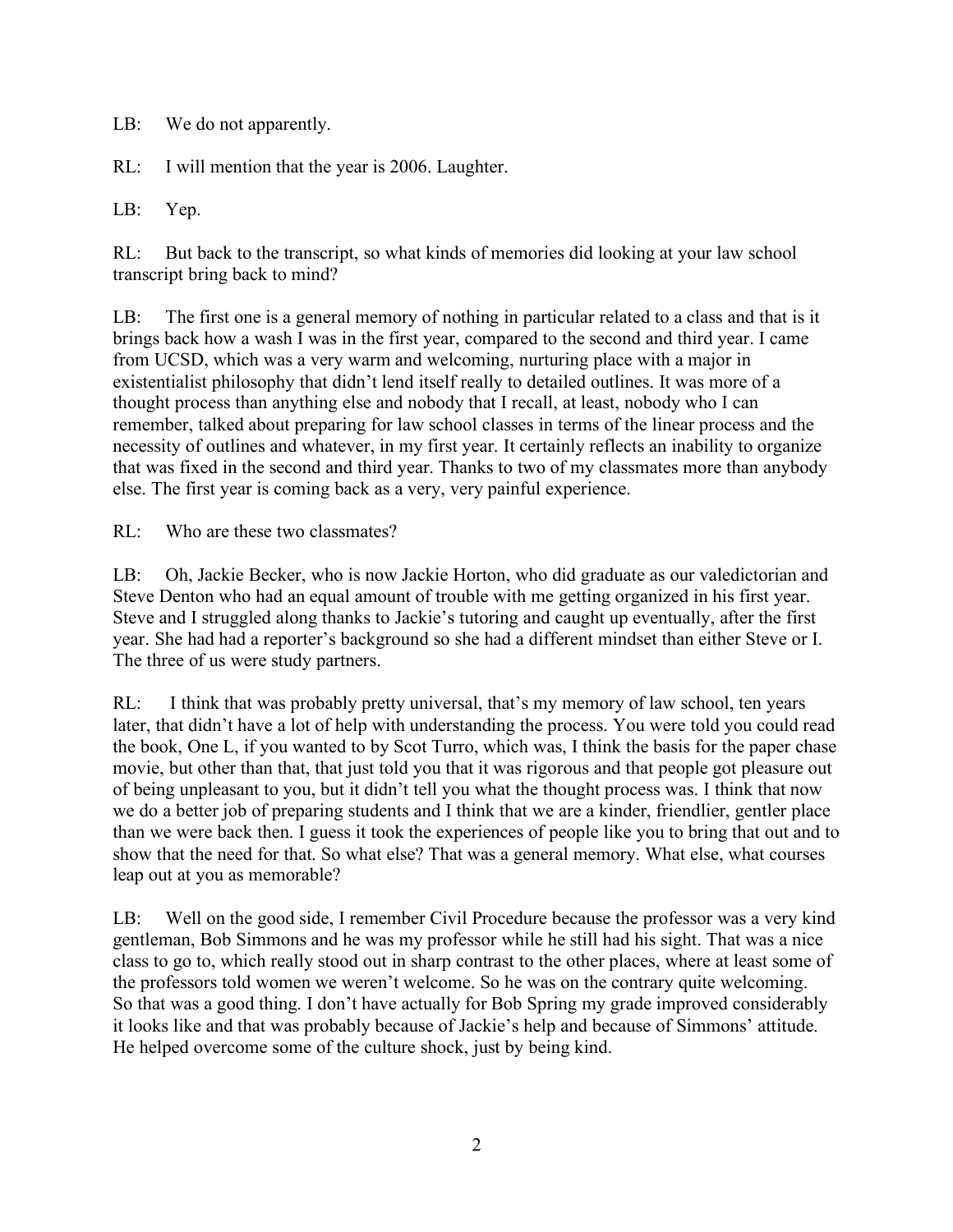RL: You have mentioned that, and that was certainly my impression of him when I first came to the law school, which was after he had lost his sight. And I think you also talked about, do you remember who taught Torts?

LB: John Roche taught Torts. He'd never taught Torts before and was filling in for some reason, I don't know why. He made it clear that he never taught Torts before. I have to say the class was a disaster. He had no more knowledge of Torts than a lot of the rest of us, I don't think.

RL: Well his expertise would have been in Criminal Law as well.

LB: Criminal Law, exactly, he should have taught Criminal Law. Instead the professor I had for Criminal Law skipped the entire middle the case book, because it dealt with sex crimes, and he thought that was an inappropriate topic for mixed company. So we dealt with assault and battery and then went straight to murder.

RL: Wow. Who was that?

LB: Joe Darby.

RL: I see. Now there was someone you mentioned to me, and I should remember because I just listened this morning, you thought was very passionate in his teaching. I guess it's not fair to ask you about that.

LB: Oh, Lou Kerig.

RL: Yes, I think that's right.

LB: Lou Kerig and Bill Wong. Not first year.

RL: um hum.

LB: Those are my two favorite professors. They were absolutely wonderful.

RL: And we talked about how funny Bill Wong was and all of his recommendations and everything.

LB: Yes. To this day I still have an umbrella policy, thanks to him.

RL: Yes. You did talk about that.

LB: Yes. We all had to go out and get one immediately.

RL: And I see that the class that you really aced and got an award in was Labor Law.

LB: Yes. Interestingly enough. That was a great class. It was taught by an adjunct named Prochazka. I don't remember his first name. I do remember interviewing with him for a job after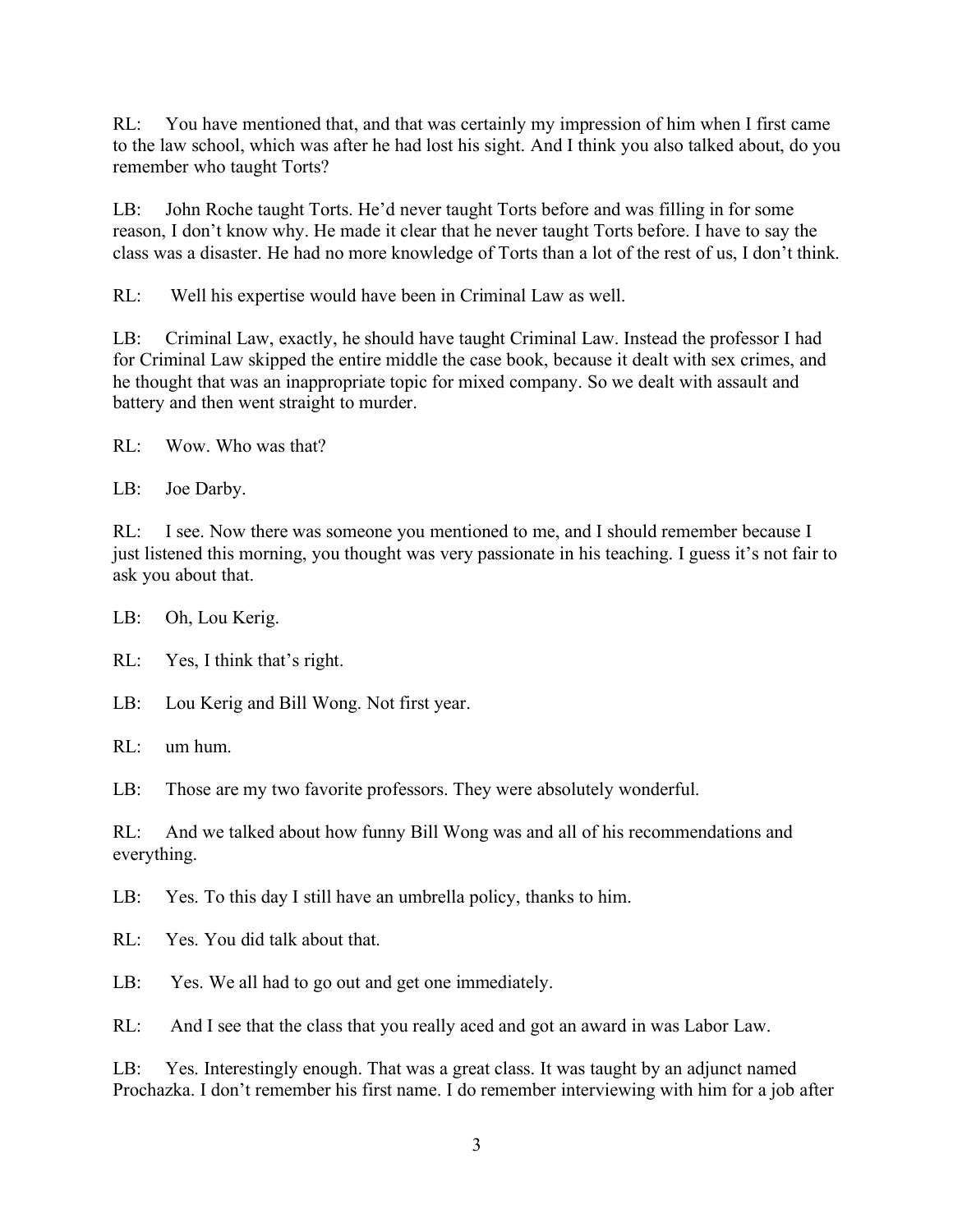I graduated and before bar results came back, and that was a shock, especially given the subject matter. He was very nice and his main concern was knowing that I was married at the time. He insisted on knowing what kind of birth control I used to make sure I wouldn't have children on his watch.

RL: Well those stories are all too common in our generation.

LB: I think so.

RL: So I'm probably not as shocked as I hope that some of the listeners to this interview will be by hearing that but those things happened all too commonly, and as you said, knowing labor law inside and out, he not only should have but would have known better. What I often found was that it was your word against theirs anyway. So there really wasn't much that you could do about that on your own, by yourself.

LB: Oh, I had no ideal about who I'd complain to.

RL: I wouldn't have known either.

LB: And I don't know what the law was back then anyway. That wasn't any typical interview.

RL: No. And did you take a job, the job he was interviewing you for? Was it offered to you?

LB: It was not offered. My impression was he didn't want a married woman. He didn't want to take that risk.

RL: Now you did work for Defenders Inc.

LB: I did.

RL: After law school and we had talked briefly about that at the end of our last conversation. Before, I go on to that though, I guess I should go back to the transcript and just see if there is anything else that brings to your mind before we move on to some of your other work.

LB: Nothing really stands out. There were some really good professors. I think the second and third years weren't as much of a shock in terms of feeling unwelcome as the first year. That was clearly, that was by far the worst, by the second and third year there weren't many women left either. Several in my section left after the first year. It was just too much.

RL: One that you had mentioned was ...

LB: Judy Bashum.

RL: Yes, right.

LB: I'm sure there were more but I really didn't know very many outside my section.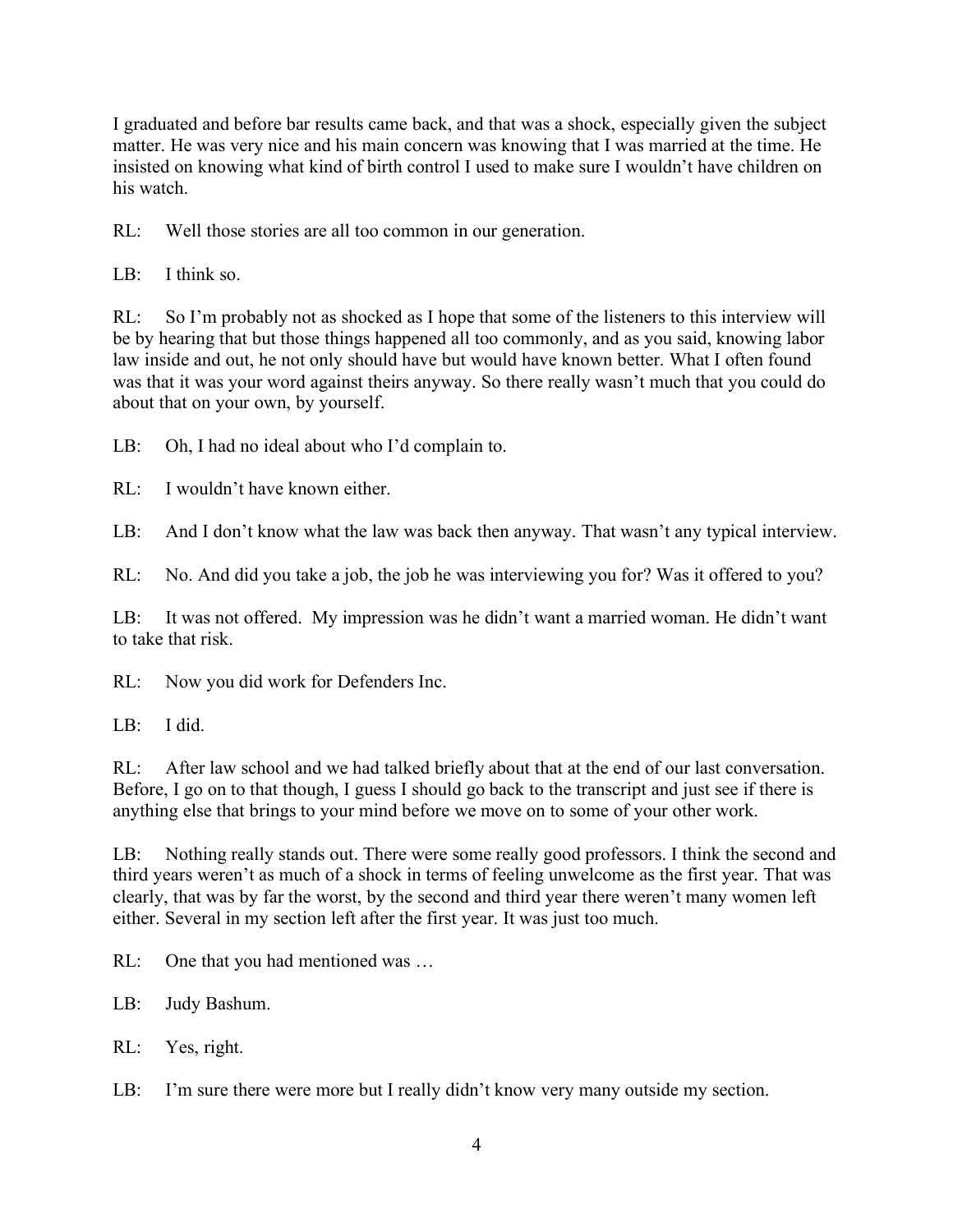RL: And now of course, just as a note, more than fifty percent of the student body is female.

LB: Right. I know Bert still knows how many women were in my class. For some reason he remembers that.

RL: I see. I see. What did he think about women being in your class?

LB: Uh, he thought that we shouldn't have been there. We were not welcome at all.

RL: Well then, back to you work after law school with Defenders Inc. Do you remember any of the cases that you dealt with? I know that's a while back. Were there any that were really memorable? That taught you a lesson maybe the hard way? By making a mistake.

LB: Those are the ones you don't repeat. You learn the mistake once and that's all you need. I worked at Defenders a year before I graduated.

RL: Yes.

LB: And I remember one before I graduated I was working as a law clerk with John Reddy who was a wonderful human being. I don't know if he is a USD grad or not. I know his wife is. His current wife is. And it was an assault with a deadly weapons case. We thought the defendant was ill and there was no hospital ward in the jail at the time so we requested a court order to get him transferred to UCSD. That still takes care of indigents and the jail population. And he got to UCSD hospital and made a miraculous recovery because he escaped.

- RL: Was he ever recaptured as far as you know?
- LB: I didn't hear that he was, he couldn't of been that sick.
- RL: Were there any repercussions to you directly?
- LB: John and I got yelled at by the judge who signed the order.
- RL: I see. I see. That would make sense.
- $LR:$  Um hmm

RL: And what about after law school? Were there any, what kinds of cases were you doing?

LB: Well the cases were not self-selected. I worked for Stan Connant who was a marvelous human being. He only hired one woman at a time at Defenders and would not hire another woman until the woman spot was vacated by the current occupant. And I was woman number four. So there were three ahead of me.

RL: Do you remember who they were?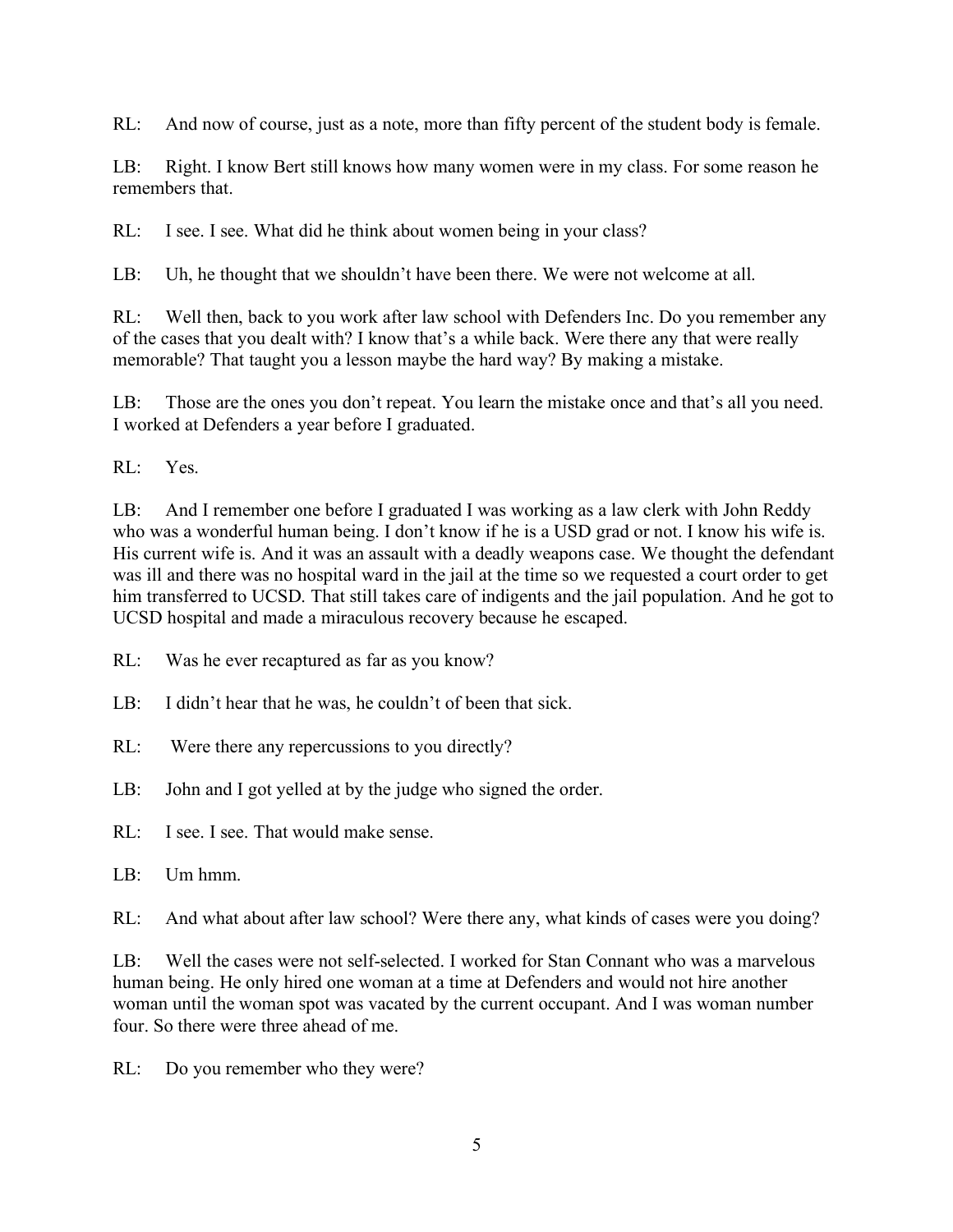LB: Arty Anderson, who was on the trial bench for a long time after she left Defenders. Judy Keep who went into private practice then was the youngest woman appointed to the Federal bench. She died in the last couple of years. Carol Frestoe who was in the class ahead of me, she was in that position for a year until I graduated and left shortly before I passed the Bar. And then a spot opened up when Norbert Erinframe was appointed to the Bench. I took Norbert's spot because they had already hired a man to fill Carol's spot. So I was the occupant of the woman's spot and Stan felt one woman was enough. He also thought that some cases were not appropriate for women so my case load was tailored by him.

RL: In what ways?

LB: No sex crimes for a while. I don't remember if I ever did any sex crimes while Stan was in charge. Actually my first assignment was to be sent up to Oceanside, along with Tom Penfield and Stan Eller, where we did misdemeanors. But it was pretty clear that I wasn't supposed to be doing sex crimes. So the three of us parceled out the misdemeanors that Defenders was appointed to. And I was up there a year before I came downtown and started handling felonies from start to finish. That was fun. Oceanside in some ways was fun. It was exhilarating. I was the only woman defense lawyer in the entire North County so I didn't have anybody except men to talk to. Some of their advice was given to me for selfish reasons. Particularly in the clothing department as opposed to whatever would be good for me. There were no business clothes for women at the time.

RL: So what did they suggest?

LB: Miniskirts.

RL: From their point of view, they didn't take the john team old boy dress for success point of view.

LB: Oh no.

RL: But that you should use your gender...

LB: Absolutely.

RL: ... in the way of feminine wiles.

LB: Yep. I have to tell you it worked. It worked like a charm.

RL: How do you know it worked?

LB: I got the best deals of anybody in North County with the DA's office. And Stan and Tom used to send me in there, into the DA's office to do the negotiating, so something was working.

RL: Hope it had something to do with your negotiating skills as well.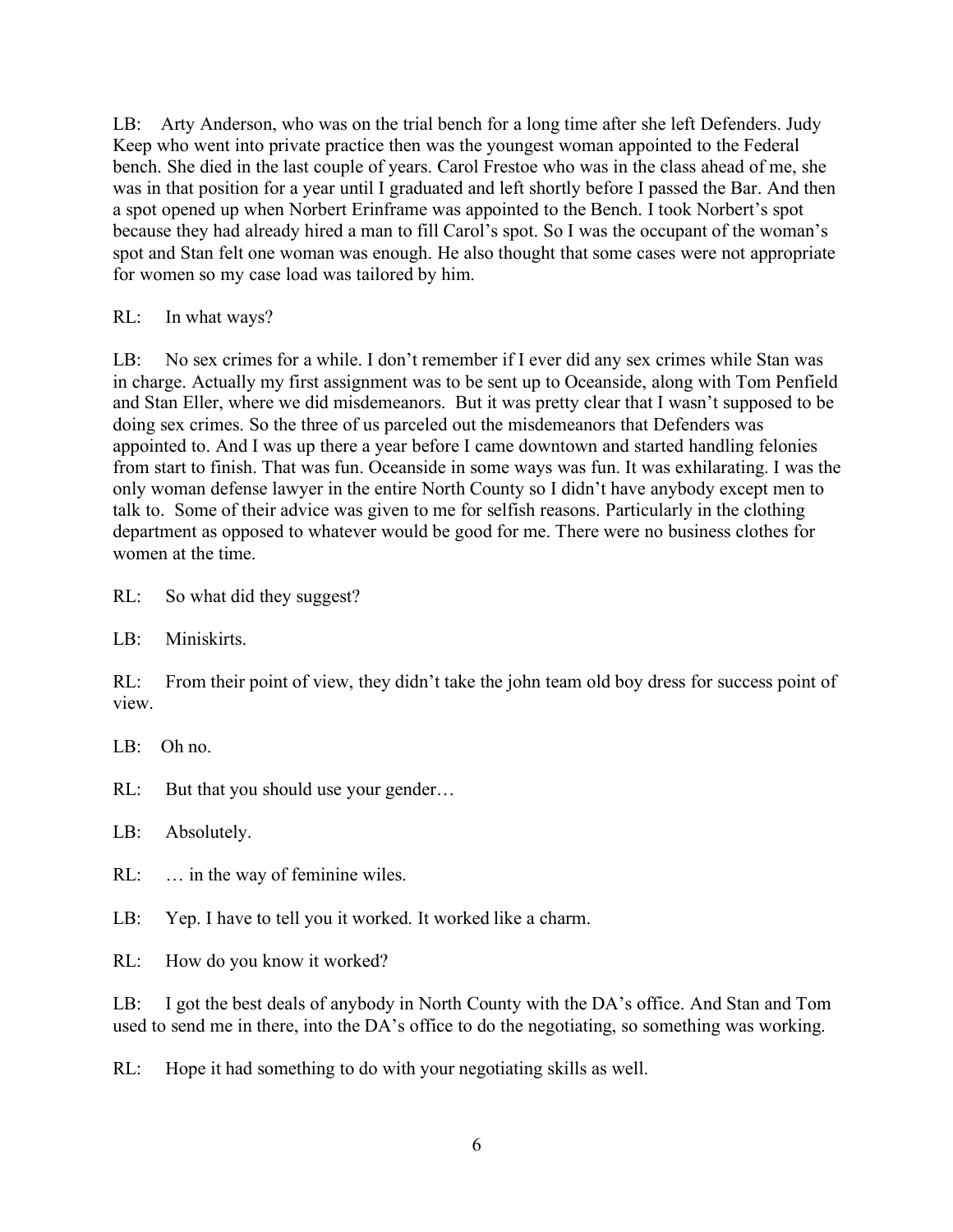LB: Laughs. Maybe, but it was certainly a good way to open the door. So that was fun.

RL: When you came down and started doing felonies did you have some really dastardly cases?

LB: Well I must have. I was doing assaults with deadly weapons and robberies and whatever by that time. I don't remember, I remember one in particular, not because it was a horrible case, it was an assault in the jail. Battery in the jail. Assault with a deadly weapon. One he made on another and the inmate victim at the preliminary hearing did not show. He'd been released from jail by that time and did not respond to a subpoena. I was in a department where the judge was notorious for bad behavior in the afternoon, because of alcohol consumption at lunch and I didn't know that. My office hadn't told me not to go in there in the afternoon. So I did and the DA who was also notorious and I wasn't warned about him either realized he didn't have a witness so he called the defendant to the stand. I knew enough to assert privilege and knew enough to insist that the defendant not move and the judge told me to shut up and sit down and have no further conversation with my client. Who was still in jail and my client took the stand and the DA tried to examine him. The client took the fifth. I guess he got the message and the judge threw the case file in the direction of the counsel table. Just threw it from the bench directly at us. Stomped off the bench, screaming.

RL: Wow. So it wasn't a difficult case.

LB: It was a crazy judge and a crazy DA. Who told me I'd be charged with obstruction of justice by the end of the day.

RL: Wow.

LB: I wasn't.

RL: You hadn't obstructed justice.

LB: I went back and told my boss Stan who just laughed and said welcome to those two.

RL: And the case was dismissed?

LB: Dismissed. Yeah, of course. I was a little shook but ...

RL: I would have been very shook. Wow.

LB: Mostly the judges, the judges and the lawyers doing, behaving badly. It was more of a surprise than the case load.

RL: Was it generally of that nature? Of people drinking or ...

LB: There were a few judges who drink at noon. There were some who still didn't think that women should be in the court room at all. There were some who refused to let a woman say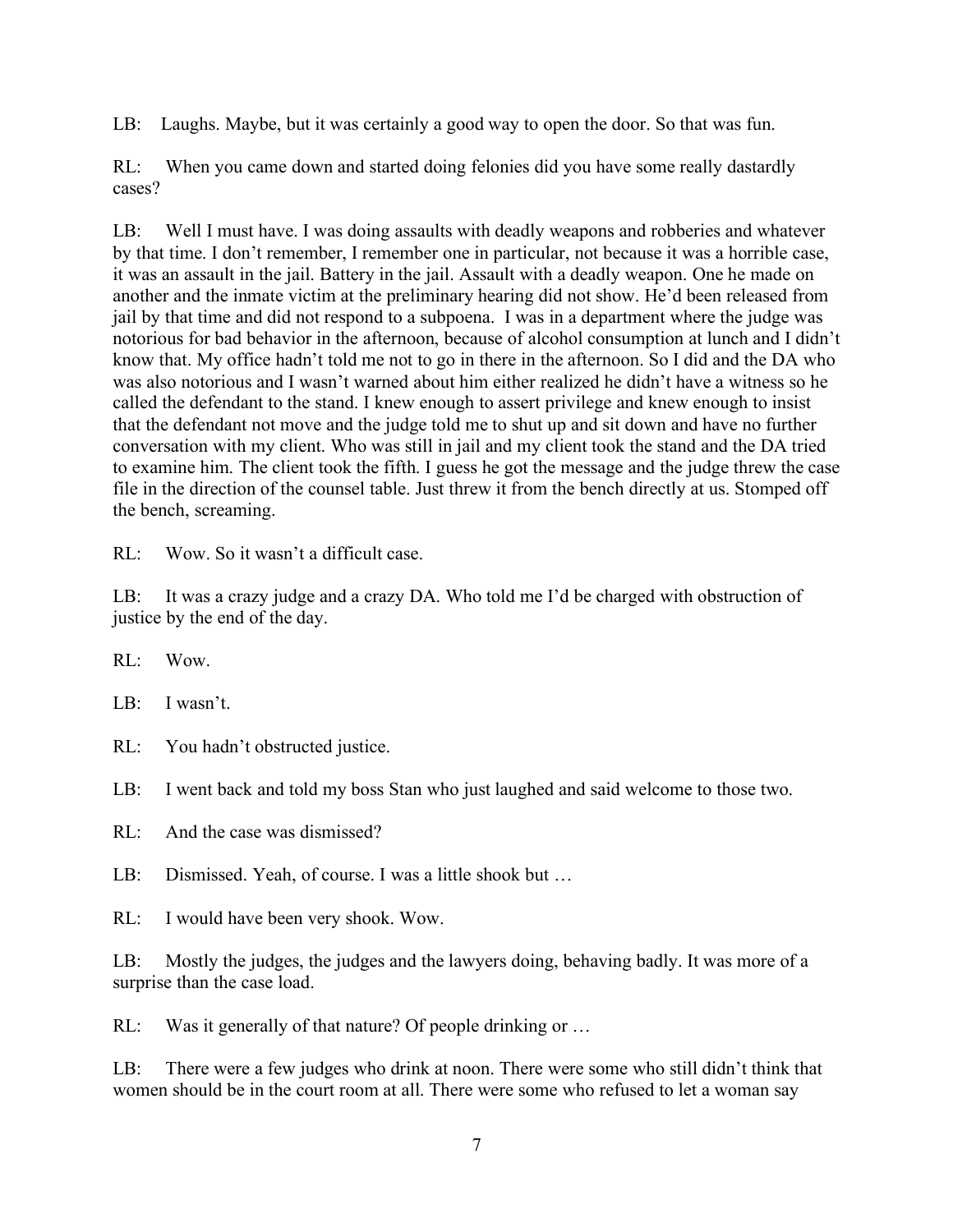anything unless she was wearing a dress. Pantsuits were an issue. There was actually a fourth district court of appeal case on pantsuits with the woman that was hired after me I guess took up to the court of appeals. She was barred from a courtroom until she changed her clothes and she refused to. And I guess she must have been held in contempt. I don't know why else there would be a recorded decision. So it was usually on that order. There were some were obvious sexual harassment back then there is today. I think there are enough statutes on the books so judges pay more attention.

RL: And many of them are women.

LB: Yeah, and many of them are women. I can remember some just astonishing overtures by judges that I still can't believe today.

RL: Such as …

LB: I was sent out to one judge, who has since retired, who also turned out to be notorious but nobody had bothered to tell me. I think my office had decided I'd just learn the hard way. I got sent there to do, I think a trial, it was a robbery case I remember and the judge looked at the prosecutor when we got to his department. Told the prosecutor to sit at counsel table and ask me to come back to chambers. And I thought, well this is a little odd but maybe this is the way they do things downtown. I was still pretty new from Oceanside. And he pushed me down on the couch and said we need to work this case out. I'm sure we can come to an understanding. He was married. I was married. And I managed to get out from under him and get back to my office. Went back in to talk to Stan. Who hadn't anticipated that since he hadn't had that many women working for him. So I don't remember the ultimate resolution.

RL: Do you think that someone else took over the case? Someone else from the office? What do you think?

LB: Either that or it got transferred to a different judge or something. But I dealt with that judge regularly for years after that but I wasn't caught by surprise again.

RL: Um hum.

LB: I think that was the biggest disservice. Not warning the few of us who practiced downtown what we were in for and we developed, actually we formed the women's criminal defense bar in self- defense.

RL: Um hum.

LB: There were probably half dozen of us ultimately. Not very big.

RL: And did you provide sort of a support system to deal with that kind of behavior?

LB: Absolutely. Well at least warn each other and sort of talk about what to do to keep things on a professional level.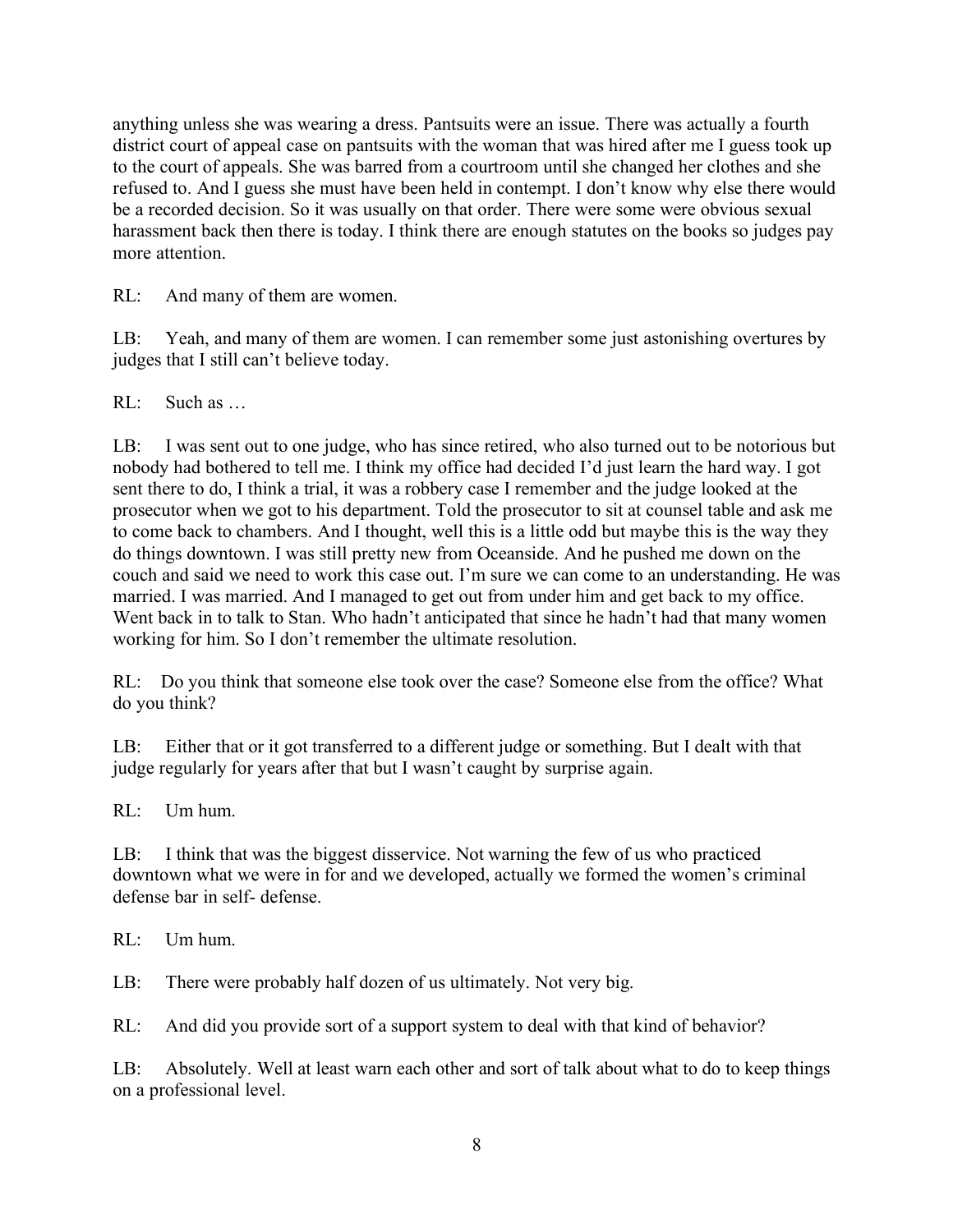RL: And in that case, what could you have done? Would you have declined to...

LB: We should have refused to go back into chambers. Is what they should have done. But I didn't know what I was in for.

RL: Sure. How could you?

LB: So he was notorious for that sort of behavior. It would have been nice to know.

RL: Um hum. It sounds like those kinds of issues were more challenging to you then dealing with the criminal defendant population.

LB: I liked my clients. I had problems every once in a while but ultimately represented many hundreds of people. I liked just about everybody.

RL: Now there is this understanding that a large percentage of a defense attorney's clients are guilty. That's sort of a non-clear statistic that is thrown around, what do you think about that?

LB: I think that there's obviously a reason for the charges the majority of the time assuming the right person is being charged. Which is a dangerous assumption. The reality is that most people, if they are charged correctly are provably guilty of something. But that something develops over the course of the case, as opposed to the time they are charged. So what the defense lawyer's job is to determine quality control. You know the little tags you see in your pockets, inspected by number eleven, that's what defense lawyers do. It is a quality control mechanism.

RL: For the system.

LB: For the system. Absolutely. Make sure they have the right person. Make sure the charges are good. Plea-bargaining twists that considerably and is now twisting it more than it used to be true because of the heavier penalties. But that is the function.

RL: When you interview your criminal clients, do you usually interview them in jail? Or always interview them in jail?

LB: Not always. The more serious the case, the more likely it is that they will be in jail or if they are not documented they are going to be in jail.

RL: Um hum.

LB: With an immigration hold. So yeah, I did lots and lots of jail time.

RL: Laughs. Did you ever feel or experience physical danger when you were alone with a client?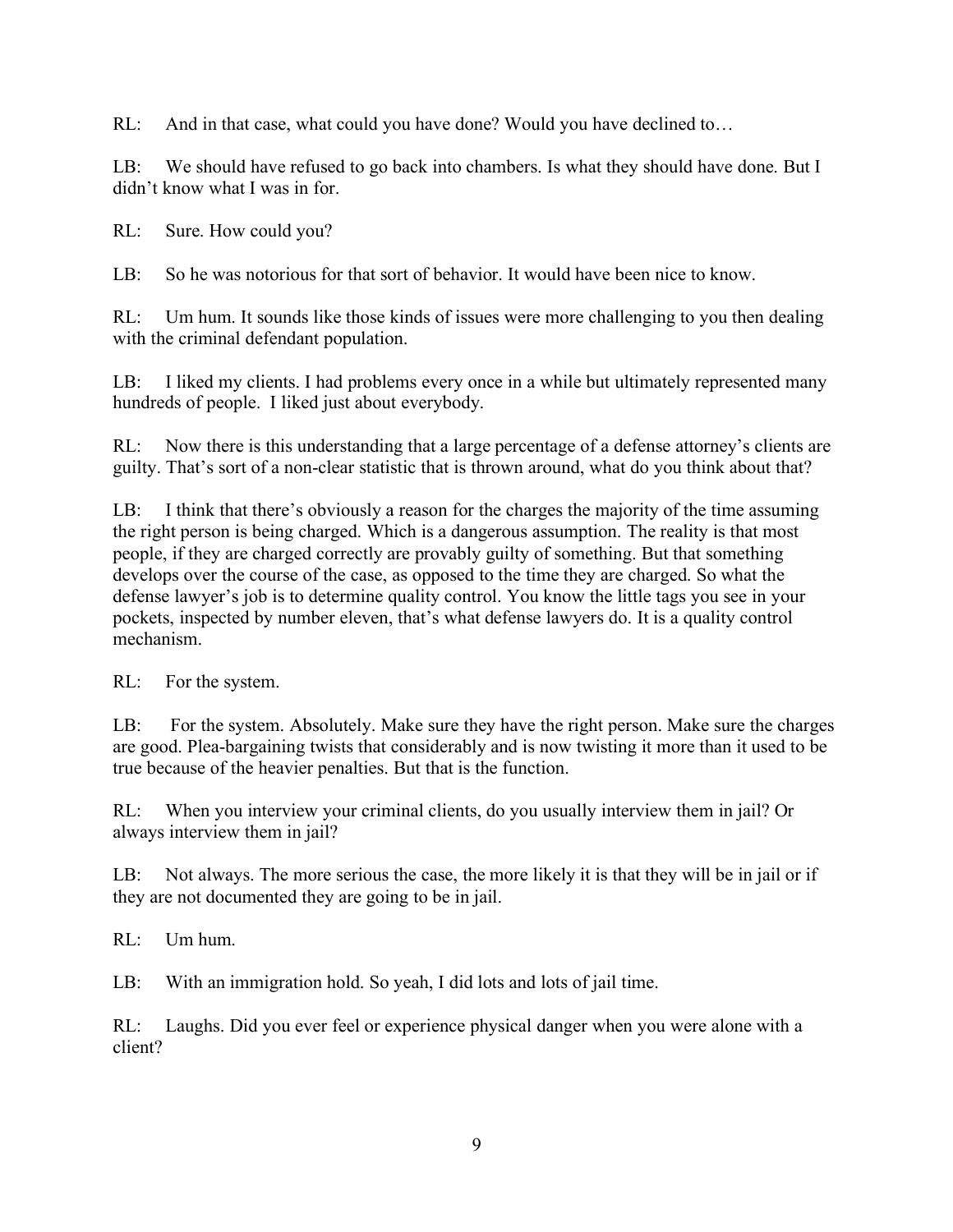LB: Once. And the jail staff knew that the person was dangerous. It was a homicide case. He killed his wife. We went to trial and he was convicted so I can say he killed his wife. In the interview I was put in one of the glassed in interview rooms that was right up front so the control booth could look directly into the interview room. Ultimately I wound up bringing a male attorney with me just because the defendant wouldn't talk to me.

RL: I see. Did he threaten you?

LB: He did.

RL: Did he harm you in any way?

LB: No. No. He is still in state prison from what I understand. Many years later.

RL: Were most of your clients male?

LB: Um hum. Yes.

RL: Do you remember female clients?

LB: Yes, there were a few. Certainly not a majority. I spoke Spanish. I was one of the few Spanish speakers in the system. So that skewed my clientele a little bit. I had a lot of Hispanic men. Just because of the language issue. But yeah there were some women. And a lot of mental health clients. The men in the office didn't like doing, they wanted to do fact based cases. They didn't want to do mental health issues. Intent was not something they were interested particularly. And I really liked the people who had mental status issues. I liked them as clients. I thought they were really interesting. So I did a lot of those.

RL: But those were not um, guardianship kinds of things? Those were still criminal defendants?

LB: Absolutely. Competence, insanity issues, diminished capacity. Sure. Yeah they were … yes they were criminal cases.

RL: Um hum. Then you practiced on your own for a little while, is that right?

LB: Two years. I was in private practice.

RL: Were you in with anyone else? Did you share an office with someone?

LB: I rented space from Grimes and Warwick, along with a bunch of other people. They still have the same office building and it's portioned off into little offices. I think Bob Grimes is a USD grad. I left Defenders the same time Jose Tuffouo did and both rented space with Grimes and Warrick.

RL: How did you get your clients?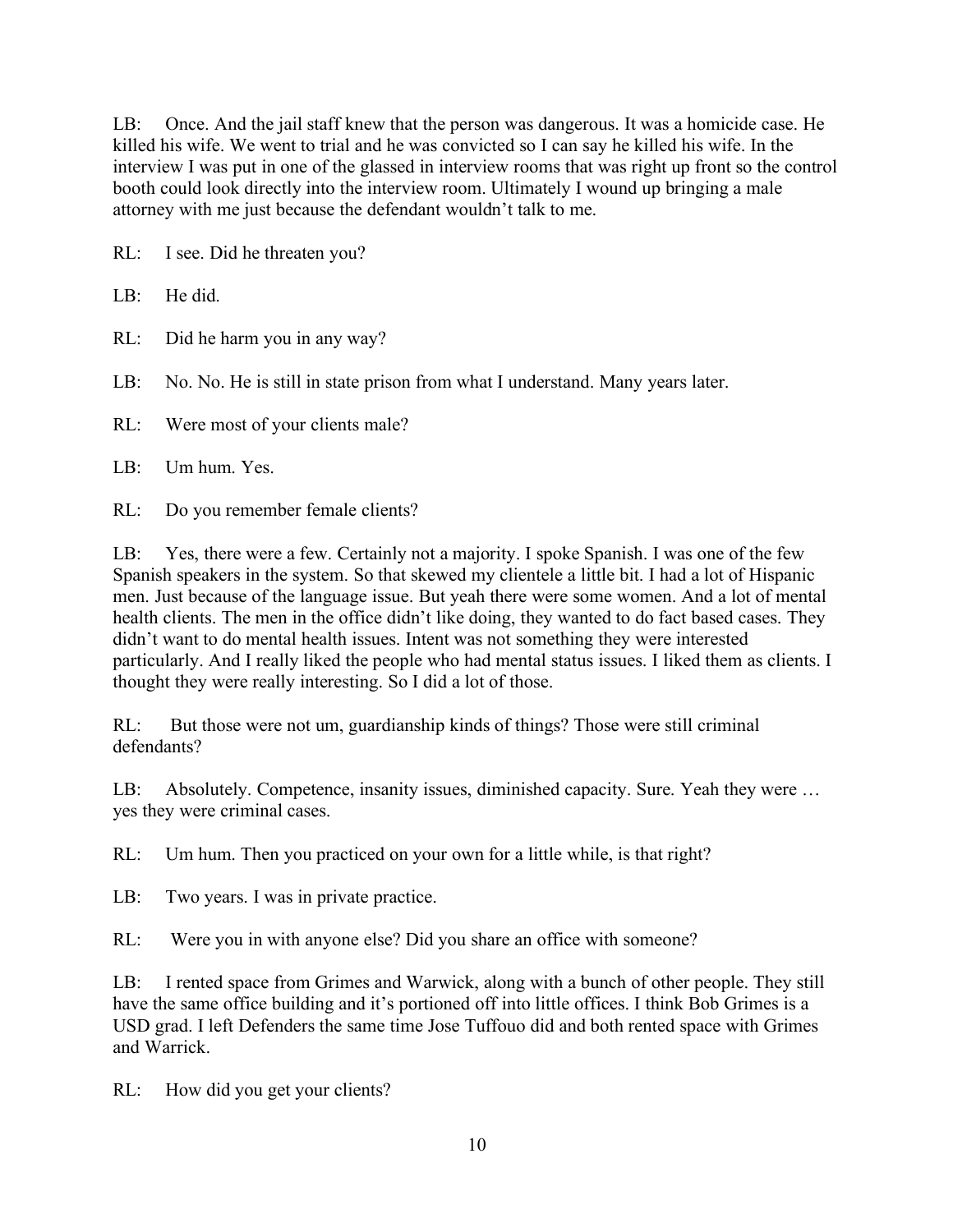LB: I did appointed work. I was a terrible business person. I was completely unprepared for the bookkeeping part of the job. Somehow I forgot the part about asking for money.

RL: Laughs. Well if you are appointed then you would be paid by the court.

LB: Paid by the County.

RL: But you still needed to submit a bill.

LB: Yeah, I did that. Back then there were just half a dozen women and I don't think any of us really had much of a retained client base, because defendants didn't go to women at the time. That's changed.

RL: Yes.

LB: But that was not true then, especially Spanish speaking men.

RL: Um hum.

LB: Which was a chunk of the appointed work I did. They didn't want a woman if they had a choice.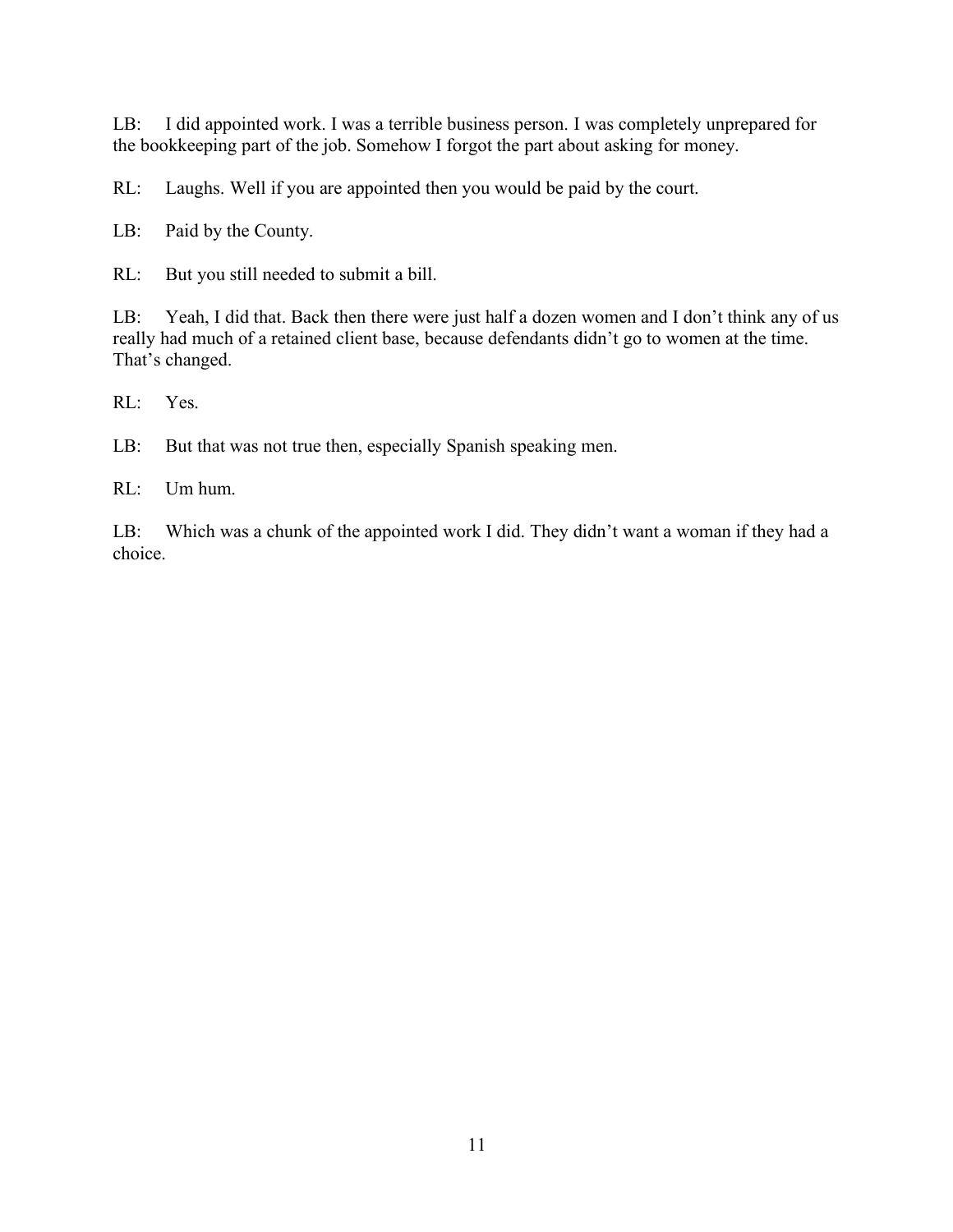# CONVERSATIONS IN LEGAL EDUCATION:

ORAL HISTORIES OF THE FIRST HALF-CENTURY OF THE UNIVERSITY OF SAN DIEGO SCHOOL OF LAW

Narrator: Professor Laura Berend Interviewer: Ruth Levor Recorder: Ruth Levor Date: August 29, 2006 Accession No.: OH-LRC-Berend-2A

TAPE 2A: SIDE B

f

RL: This is an interview of Professor Laura Berend for the project Conversation in Legal Education. Oral histories of the first half century of the University of San Diego, School of Law. The interview is being conducted by Ruth Levor at the University of San Diego, Legal Research Center on August 29, 2006. This is the second session of this set of interviews. Tapes and transcripts of this interview will be archived at the University of San Diego's Copley Library.

RL: And so did you find it difficult assisting in private practice from a financial point of view?

LB: No, there was plenty of appointed work. I was one of seven Spanish speaking lawyers on the homicide panel so I could handle anything up to a death case which I never did but I did take homicide on down on an appointed bases. It was just, I did not like the business part of private practice so I went back to Defenders.

RL: How much longer did you stay there?

LB: I think I was there a year before I started teaching at USD part time at night. I was an adjunct for a year. So it would have been two years, because the year after that I was offered the position here and I took it.

RL: I see. How did that come about? How did you start teaching?

LB: Terry Player asked if I would teach a small section of trial techniques. The class that is on my transcripts was still called that back then. Now it is Lawyering Skills two. And I did that and I liked it. And I was running our Chula Vista office as it was and that was a training office and I liked training new lawyers. So it wasn't that much of a jump to training law students. And then, Terry asked if I would consider interviewing for a permanent position and I asked Alex Landon who was my boss at the time if I could take a leave of absence because I wasn't too sure I wanted to leave the practice permanently. And he gave me a three year leave of absence. It was a one year leave that turned into a three year leave.

RL: And after that time and you...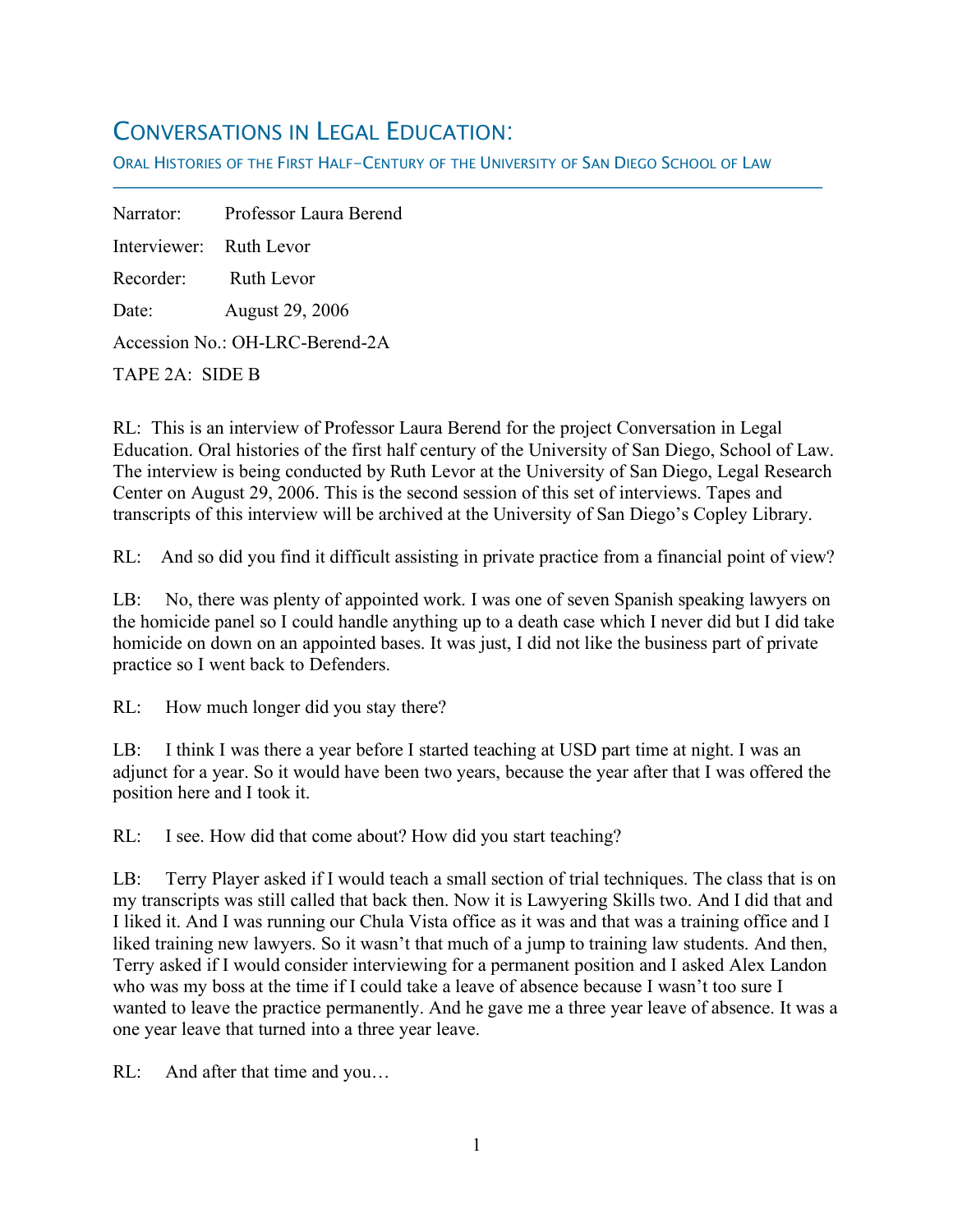LB: After that time Defenders was in competition with the idea of a public defenders' office. The county was trying to decide. I didn't want to work for a public defender. I would have gone back to work for Alex in a heartbeat.

RL: How would that be different, working for a public defender?

LB: It would have been a government office, civil service office, controlled by the county and Defenders was a private non-profit corporation like Federal Defenders still is. That was operated by public funds but non-the-less it was a private non-profit and Alex was a fabulous boss. So I would have been more than willing to go back and work for him. If that's the way it turned out but which it didn't.

RL: How did it turn out? I mean in terms of what happened to Defenders Inc.?

LB: Defenders Inc. closed its doors when the Public Defender was formed. The county board of supervisors made it clear they wanted to put together a Public Defender's office to represent indigent crooks as cheaply as possible. So the funding was already less than what it needed to be for that office. So Defenders closed its doors and a lot of the lawyers went the Public Defenders with their cases and some of the assets, whatever the physical assets were sold. And USD was given a \$200,000 grant from those assets and Cal Western was given a \$600,000 grant from those assets. So it was disbanded.

RL: I see. You said to represent indigent crooks.

LB: Absolutely.

RL: Does that mean then that when crooks in my mind doesn't include assault, battery, murder, that kind of thing?

LB: Board of supervisors resented the ideal that a defendant was entitled to council paid for by the county to begin with. I distinctly remember at one point they were discussing whether or not the sixth amendment right to council applied to the county of San Diego. They did not want to provide any kind of legal representation at the public expense. There was a time when Roger Hedgecock was still a politician and I think on the board of supervisors. That he suggested not having either office, but instead having the Civil Bar volunteer lawyers to represent criminal defendants. So there wouldn't be any expense.

RL: But they would also not have experienced criminal lawyers.

LB: Not an issue. Not a problem. He was appointed actually by Judge Roger himself, was given the case. When he made that public announcement it lasted for less than a day.

RL: So a case was assigned to him to be the Public Defender?

LB: A case was assigned to him. It was a petty theft with a prior. I was in the arraignment court that day. Barbara Gamer was the judge. That was a great day. And she said well if Roger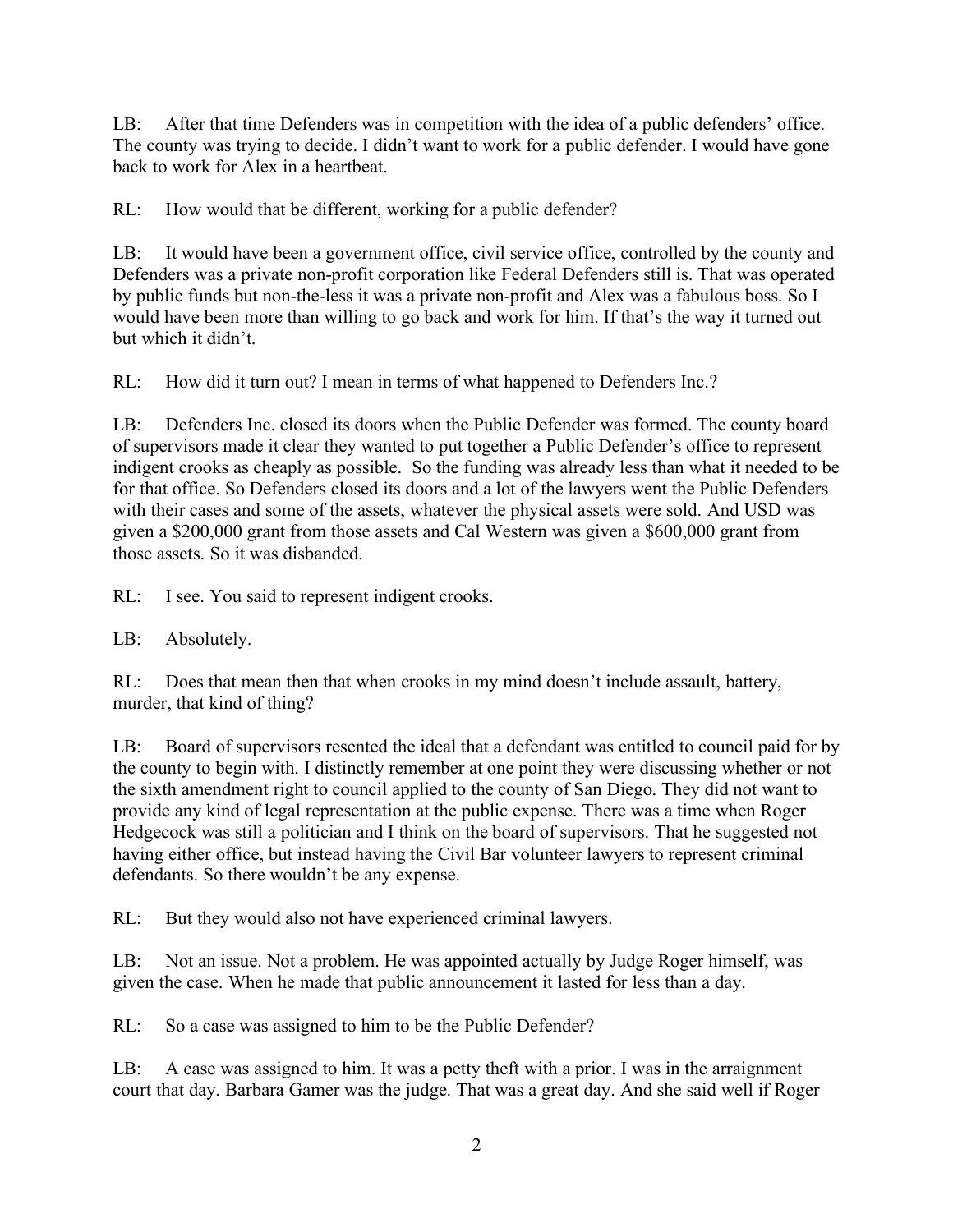Hedgecock thinks all lawyers ought to pitch in to represent a criminal defendant, he should be the first. So she appointed him to represent this woman who was in custody on a petty with a prior. So Friday afternoon she had her clerk call Hedgecock's office to inform him of the appointment and apparently he went ballistic and by Monday morning he was off the case.

RL: And did he let go of that ideal at that point?

LB: Yes.

RL: So the Public Defenders' office as it is now constituted does provide all kinds of legal counsel?

LB: Right. They do now and here we are sixteen years later probably, seventeen years later, I think they finally have pay parity with the prosecution. But it took a number of years before there was parity in the positions.

RL: You talked about the disbursement of funds from the liquidation of Defenders, Inc. and there as a big disparity, Cal Western got a much larger grant. Is there a story behind that? That you could tell?

LB: I was, for a long time, I was on the board of Federal Defenders, Community Defenders, and Appellate Defenders groups. All three of them were private, non-profit and they all had the same board of directors. And we asked both law schools, I don't know why we didn't ask Thomas Jefferson, we asked both law schools to come up with a proposal to deal with the assets. And Cal Western came up with a very detailed proposal that Jeanine Cooper, who was on the faculty of Cal Western until she died, very persuasively presented to the board. They wanted to do a Criminal Defense Advocacy College that would have been equivalent to the one that's in Atlanta, that's nationally renowned and they were very specific. They had the college structure drawn up and Janine did a good job in presenting it. Christine Strong was our dean at the time and she came to the board meeting with very vague ideas about what we would do with the money.

RL: Hmm, hmm.

LB: And it was pretty clear she really didn't have anything specific in mind. So that's why.

RL: Well, I think of the fact that her predecessor, her immediate predecessor, Sheldon, was really interested in a Criminal Law Center and his wife directed one and I know that there was a lot of rancor that surrounded that and I wonder if that would have influenced her thinking. Aside from the fact that Criminal Law was not her personal field.

LB: It could be. I know the legal community loved Sheldon, he's still sorely missed.

RL: Right.

LB: So if anything, that helped USD get some of the money.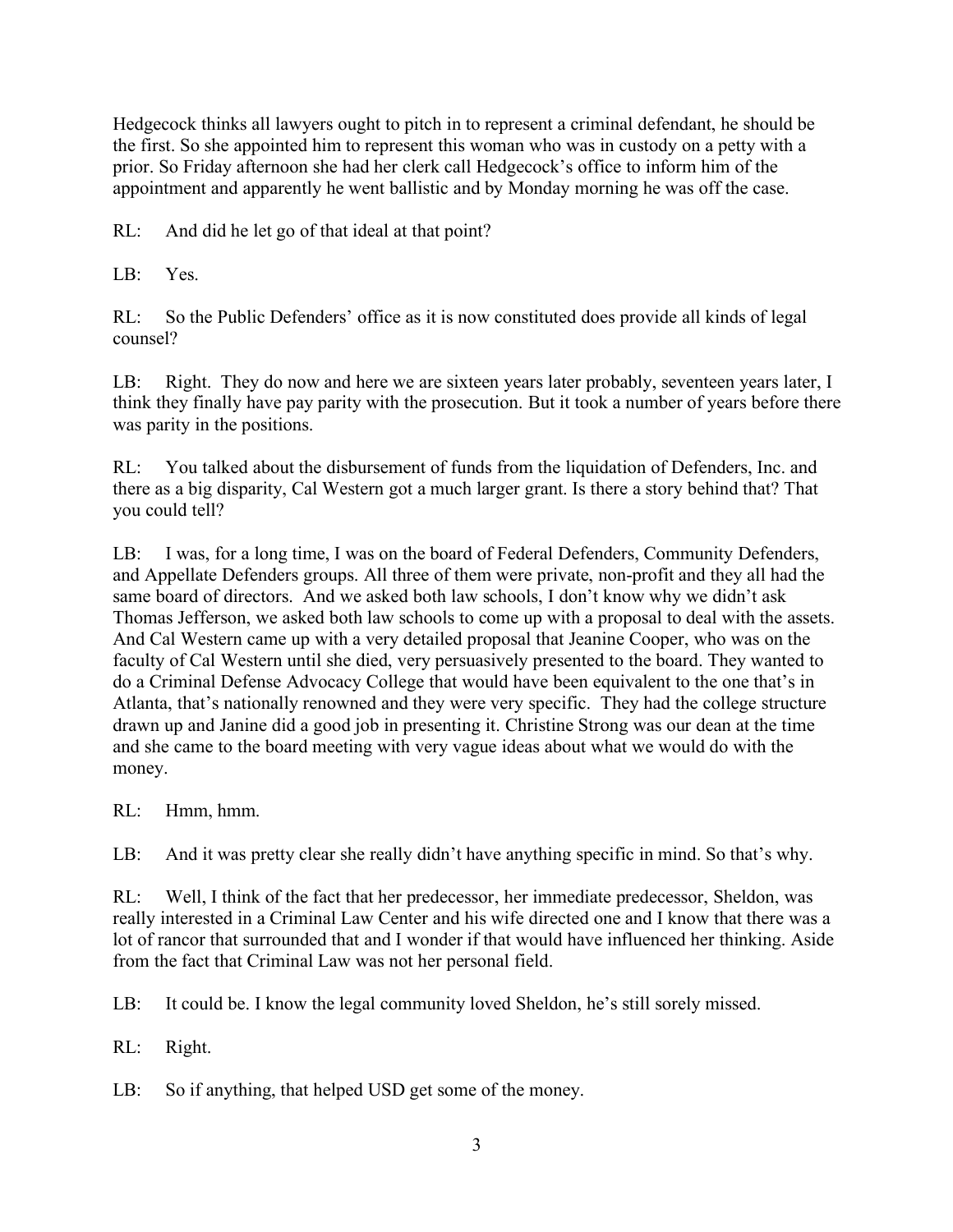RL: Uh huh.

 $LR:$  Just because he had been here.

RL: And do you know where that money went?

LB: To me.

RL: Oh, good. I was hoping that was the answer.

Laughter from Ruth and Laura.

LB: It was very specifically drawn up and I still have the grant agreement. That money is to be used for indigent criminal defense and we use it for an annual defense seminar, a graduation award, and sometimes funding students that can work on pro bono projects that some lawyers in the community are doing. So, I've been a very jealous guardian of that money. I've been approached by faculty a couple of times to try and get a chunk of it and it has been unsuccessful. There's just not indigent defense money out there.

RL: Right. Right.

LB: So that's what I use it for.

RL: And how does that, how does that interact I guess with Criminal Clinic work here? Is that the vehicle for it?

LB: No. It's completely separate. The annual Seminar is completely separate. We used to do two a year but that was too much so now we do an annual seminar and it's attended by either criminal defense lawyers or mental health practitioners or students. They are all invited.

RL: Yes.

LB: That was a good example.

RL: That was an excellent seminar. So you moved in to law teaching and what was that like? Most of us start teaching under those circumstances have not taken education courses in college.

LB: Nope.

RL: Have no pedagogic training other than what we have observed from the other side of a chalk board, shall I say. When you first began to teach, let me back up before I talk about preparation for teaching and ask how Terry Player knew you.

LB: Oh, she was the local welfare fraud guru when she was in private practice. She had a corner on the market on welfare fraud. None of the rest of us could understand any of the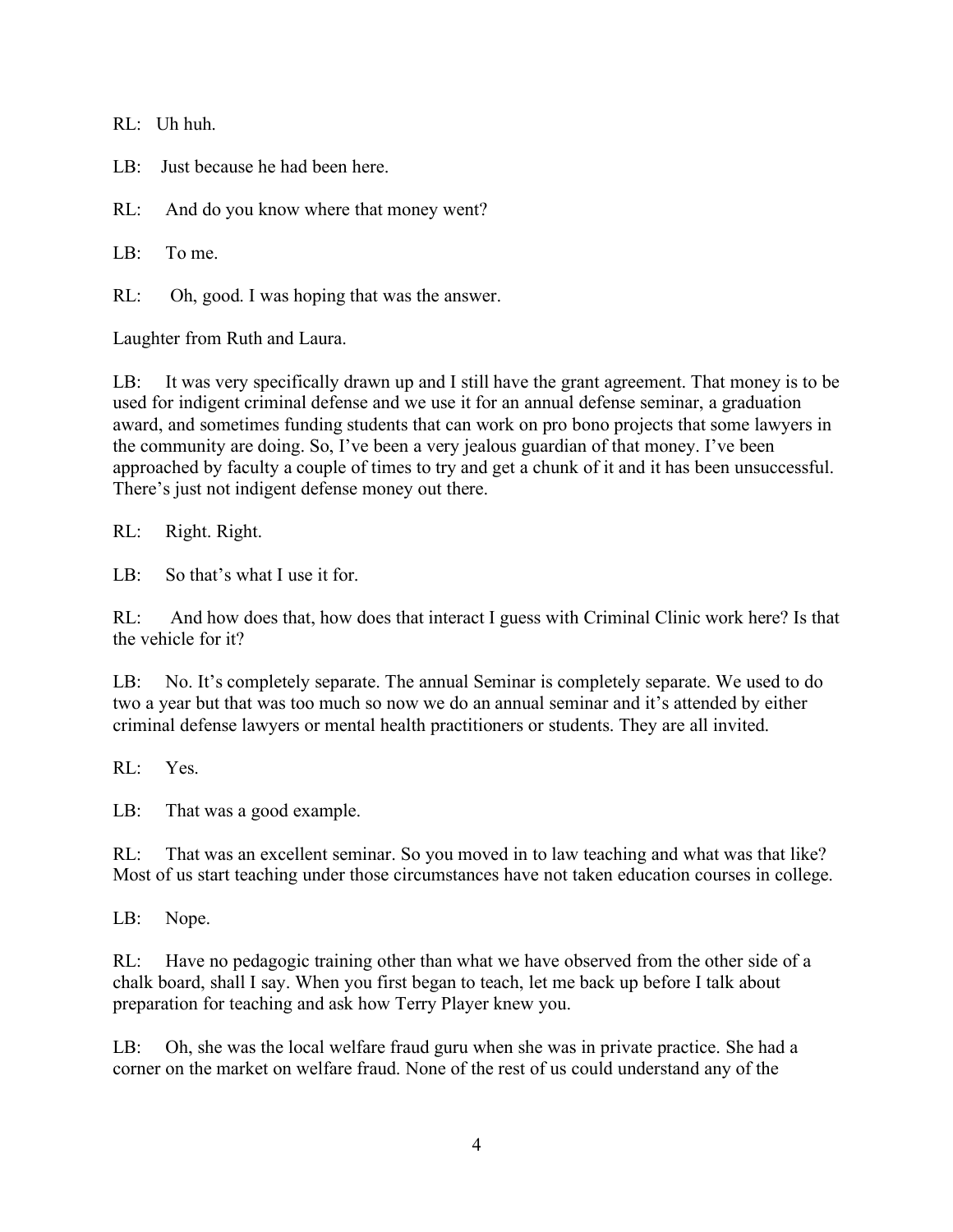paperwork. So she gave lectures periodically to Defender's lawyers because we had to do those cases. And could unravel the paperwork.

RL: So when she was in practice did she defend a lot of people accused of welfare fraud?

LB: She did. She worked for Legal Aid and I think welfare fraud was her specialty.

RL: Uh huh.

LB: I still don't know how she figured it out.

RL: Uh huh. So she was the welfare fraud guru and you met her by attending her classes?

LB: Yep. I did.

RL: So back to the classroom. There you are teaching what is now called Lawyering Skills two. To what was then called…

LB: Actually that was as an adjunct and the small sections were very well prepared by the person who did the large section. I don't remember who did the large section that year, when I was still in practice. I think it was Terry.

RL: So, in other words, there was a prepared syllabus and curriculum for you to follow...

LB: It was Terry. Of course. Correct. So I just followed the piece that was the assigned simulation for the week. Cross exam , direct exam whatever opening statement which I was kind of doing for the office anyway in Chula Vista because those were new lawyers for the most part.

RL: Okay. So what were some of the techniques that you used lecture role-playing. How did you do that?

LB: The large section met with instructions to the students as a group and then they broke into 12 small sections and I had one of the 12, so the students already had an assignment, the simulation exercises were already prepared by Terry, so I just needed to get the students on their feet. And critique what they were doing and give them suggestions on how to do it better. So it was already 95% setup.

RL: So what appealed to you?

LB: Same reason I asked Alex to do a training office. I liked working with the newer lawyers. I liked people learning new things. That was fun. A good time.

RL: Now when you joined that instructional staff full-time and we'll get to that. How did your duties change? Were you just doing the same thing on a larger scale?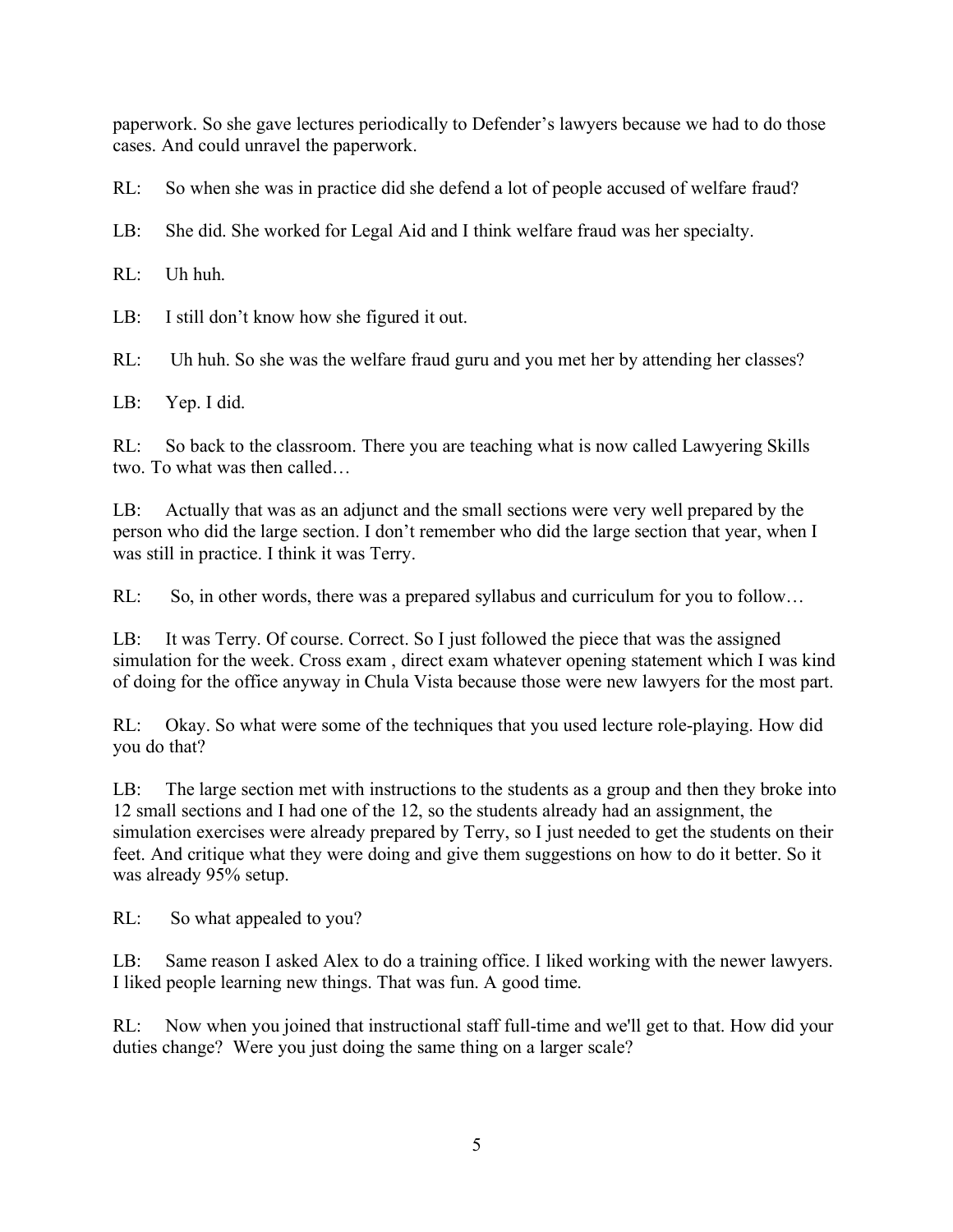LB: No. For the first few years I taught Advanced Trial Advocacy with Alan Schneider and Criminal Practice, a criminal Clinic class with Rick Barron. Criminal practice was something I'd already been doing in South Bay. We had a live client clinic and it has clinic at the time so it's really just teaching students who knew a little bit less than the baby lawyers anyway. Advanced Trial Aid I would have had a much harder time teaching that class if it hadn't been for Alan. As a teacher he is truly gifted. He is a wonderful, wonderful, teacher so I learned a lot from being with him in the same classroom.

RL: Describe that a little bit. What about his teaching is so exceptional?

LB: He has a way of approaching the subject matter. That, I guess it's the traditional Socratic approach but he doesn't tell his students how to get to their conclusion he just sort of nudges them in that direction until it finally clicks. He has a very elegant way of using language that makes it very easy to pay attention to him.

RL: So these original courses that you taught have nothing to do with clinic programs at USD?

LB: Oh yeah, Advanced Trial Aid was one of the clinic offerings and Criminal Clinic was the in-house clinic.

RL: Okay, so you came into this Clinic group and what was that composed of at the time? Was Terry in charge of that?

LB: Terry was the clinic director. I think she had just taken over from Walt Heisner. I think he stepped down the year before I came on at full time. So Terry was in charge of Steve Hartwell, Alan Schneider, Rick Barron and Corky Wharton and me. There were six of us.

RL: What was it like to work for Terry? And you can tell us the truth, nobody will ever listen to this.

LB: It was great. It was great. Terry had way too much work to do. She was teaching fulltime, in addition to having all the Admin. responsibilities for the budget, as director, in the early years at least. So she didn't have a lot of time but it was a very cohesive group. It was a collaborative atmosphere. People talked about their classes with each other. We put together our own curriculum for several, for many years, until Christine put a stop to it.

RL: How so? How did she put a stop to it?

LB: The six of us could figure out how to offer a coherent Clinical curriculum and we did that every year. Especially since we alternated classes. We would alternate through Advanced Trial Aid. The Lawyering Skills, a trial techniques class, and that sort of thing and we'd contribute to the materials, we'd jointly contribute. So we had a group of people who pretty… we didn't share everything I've never taught Civil Clinic by myself or Environmental Clinic, for that matter, but we had a working knowledge of each other's course load. So we come up with a coherent curriculum. Christine decided that we all needed to talk to the Associate Dean when it came time to put together a course schedule individually. She didn't want us meeting and actually at one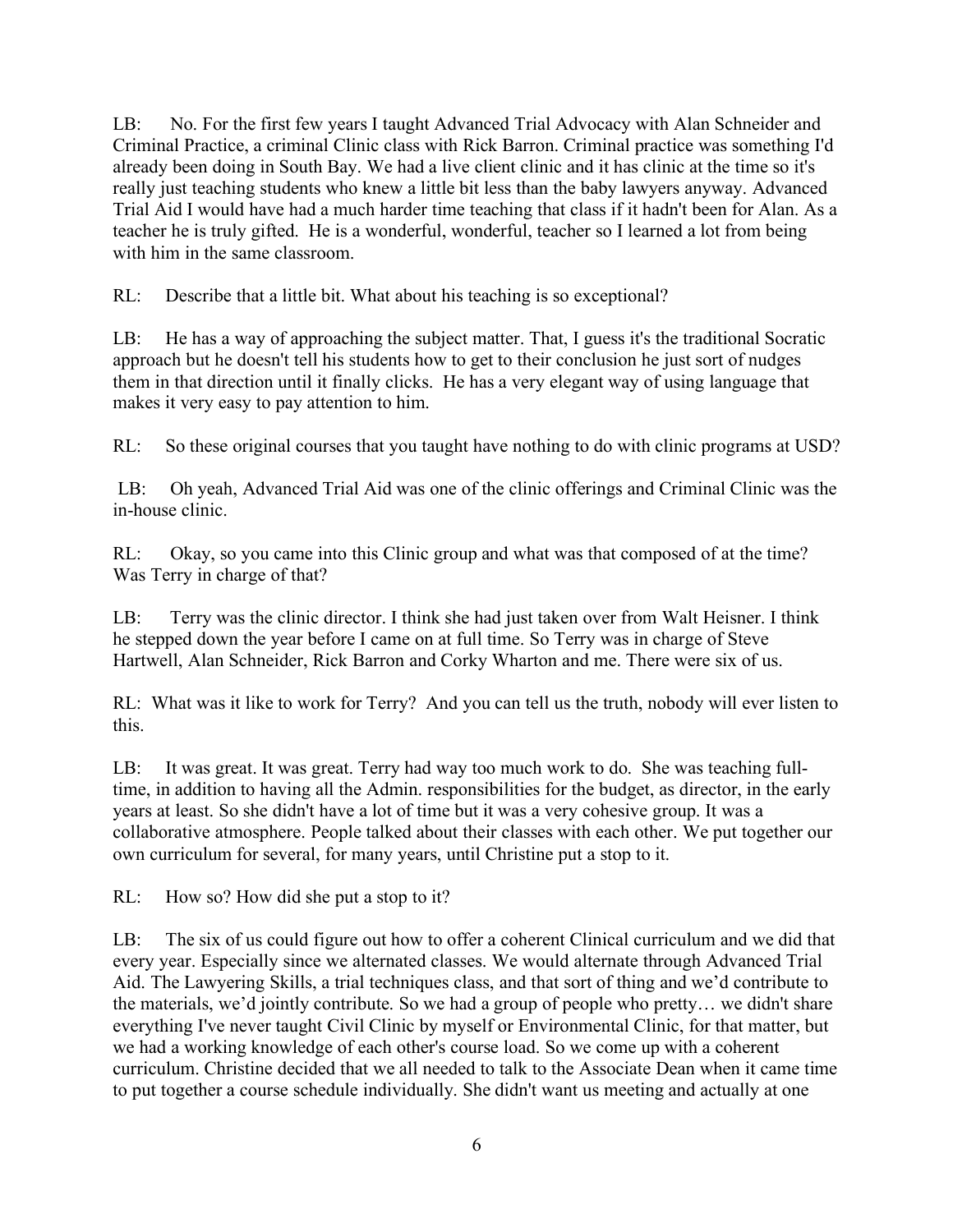point she told us we were prohibited from meeting as a Clinic. She sent poor Jenny Shu upstairs to break up a Clinic meeting. Terry's office was right over Christine's and I don't know if she can hear through the walls or whatever but somebody told us told her that we were meeting.

RL: You were meeting in defiance of her order?

LB: Yes, we were. We needed to figure out what to talk to Jenny about. To put together a curriculum. We couldn't just wander down there one at a time.

RL: Now what do you think suspect, believe, know was behind the Dean's approach?

LB: She was a control freak. She needed to control the curriculum, and she also took the budget away from Terry. So we didn't have…Terry had no idea what the budget was going to be either. That's my sense. She just couldn't stand to have faculty determining what they were going to teach as a group.

RL: Well, you say faculty. Were you faculty at that time?

LB: Part of the time. Initially no. I think, I don't know which came first. At some point during her tenure she stopped us from meeting together. And during that time permanent status became an issue, because it had to, because of some accreditation problems, I think.

RL: All of you, the six of you, what was your status?

LB: We were all on contracts. I had two three-year contracts and then the original one-year contract. So our maximum was 7 years and I know 7 years is a magic…I've forgotten the details by now it's a magic number. The faculty had to fish or cut bait with us at 7 years.

RL: I see. And so…

LB: Actually two of us… excuse me, were on soft money. Allen and Corky were on soft money.

RL: So what happened as far as the faculty status was concerned? How did that progress?

LB: Oh there was a period of time there was a fairly vehement debate over tenure-track status versus long-term contract verses whether we could just keep extending contracts. All different kinds of statuses were pursued by the faculty to try and figure out what to do. And not all of it was pleasant, by any stretch. So ultimately Steve and Terry were put on a regular tenure-track position. And I think, shortly before the vote on them for permanent status came about, Alan and I needed to… they needed to do something with Alan and me and put us on a Clinical tenure track status and in the process demoted Terry and Steve.

RL: To that Clinical tenure-track?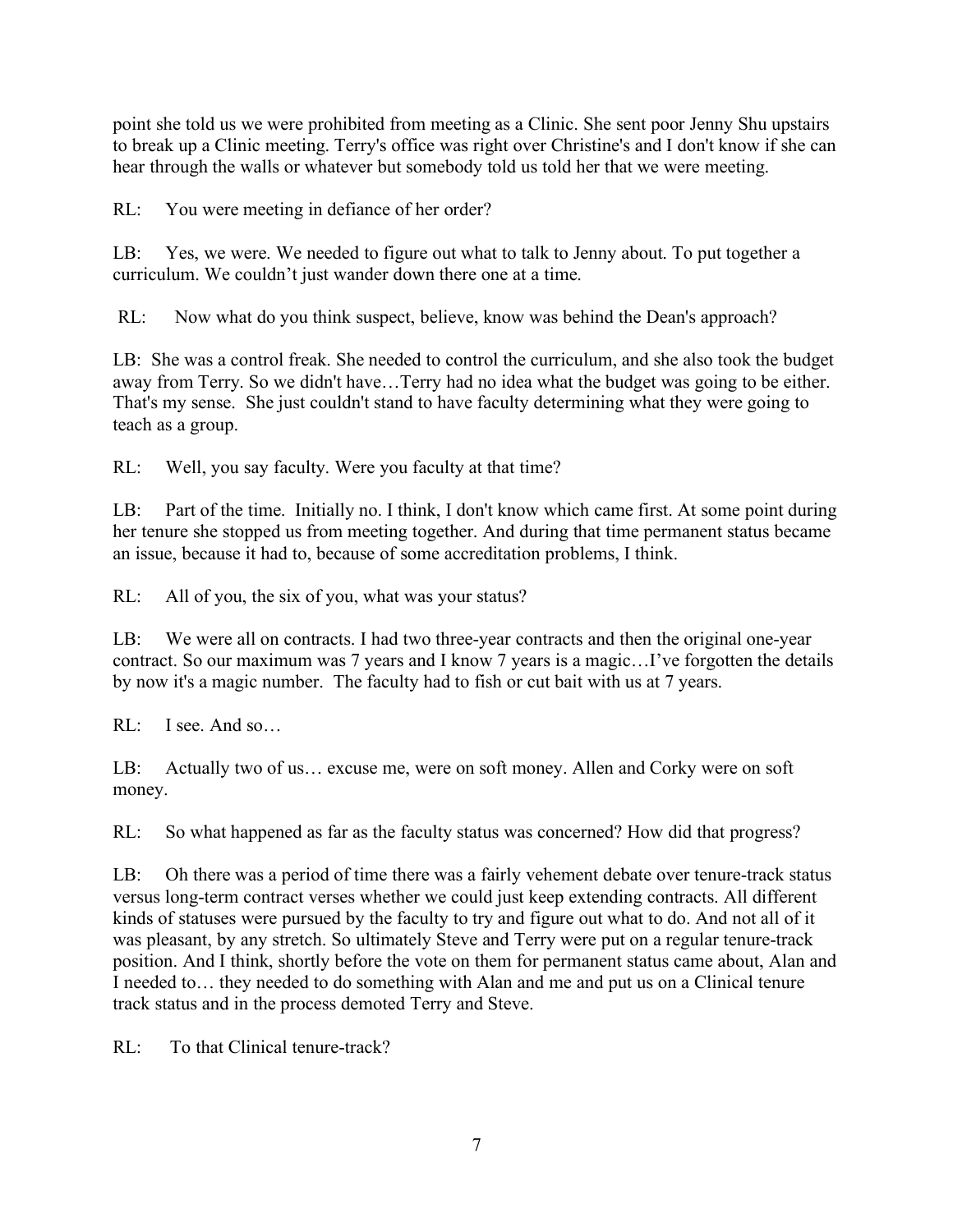LB: To that Clinical tenure-track status. It was extremely unpleasant at the time and it has done lasting damage.

RL: In sense of?

LB: It was demeaning. It was nasty. Very little sensitivity was displayed.

RL: What kinds of things do people say?

LB: One of the faculty members, who is still with us, a fairly young guy sat next to Terry and me at a faculty meeting and said we needed to do a clinical tenure-track because clinicians don't have the mental capacity to understand more traditional writing. Terry and I just sort of looked around him and stared at each other and wondered if he really knew that we were on either side of him.

RL: And that he had said that out loud.

LB: Oh yeah, he said it to the group in large.

RL: And was there a lot of support for that?

LB: Yes, I think that was one of the reasons people decided to vote for a clinical tenure-track. Although it certainly wasn't the overwhelming reason.

RL: What was?

LB: My two cents supported by not a whole lot of empirical evidence but I think, I'm persuaded that we were given clinical tenure-track status because that meant we did not vote on appointments. In order to ensure that the four of us, or the six of us as we started out originally, would never vote on appointments because the people who care the most about appointments figured we would vote against them, against their candidates every time. So in the process we shrunk from 6 to 4 and wound up with clinical tenure.

RL: You shrank because who left?

LB: Jean Montoya was hired during that time period as a clinician. Shortly after Jean arrived Christine either proposed to the faculty or got somebody to propose to the faculty that Jean's status be converted to regular tenure and it was. She told the rest of us in the clinic not to even bother. Jean was converted to regular tenure and we lost a clinical position in the process so that went from 6 to 5. And then in that permanent vote process Corky was reduced in status to an administrator, 3/4 time administrator. Which he still is, despite working longer hours than any of the rest of us.

RL: So that was even a further slap in the face.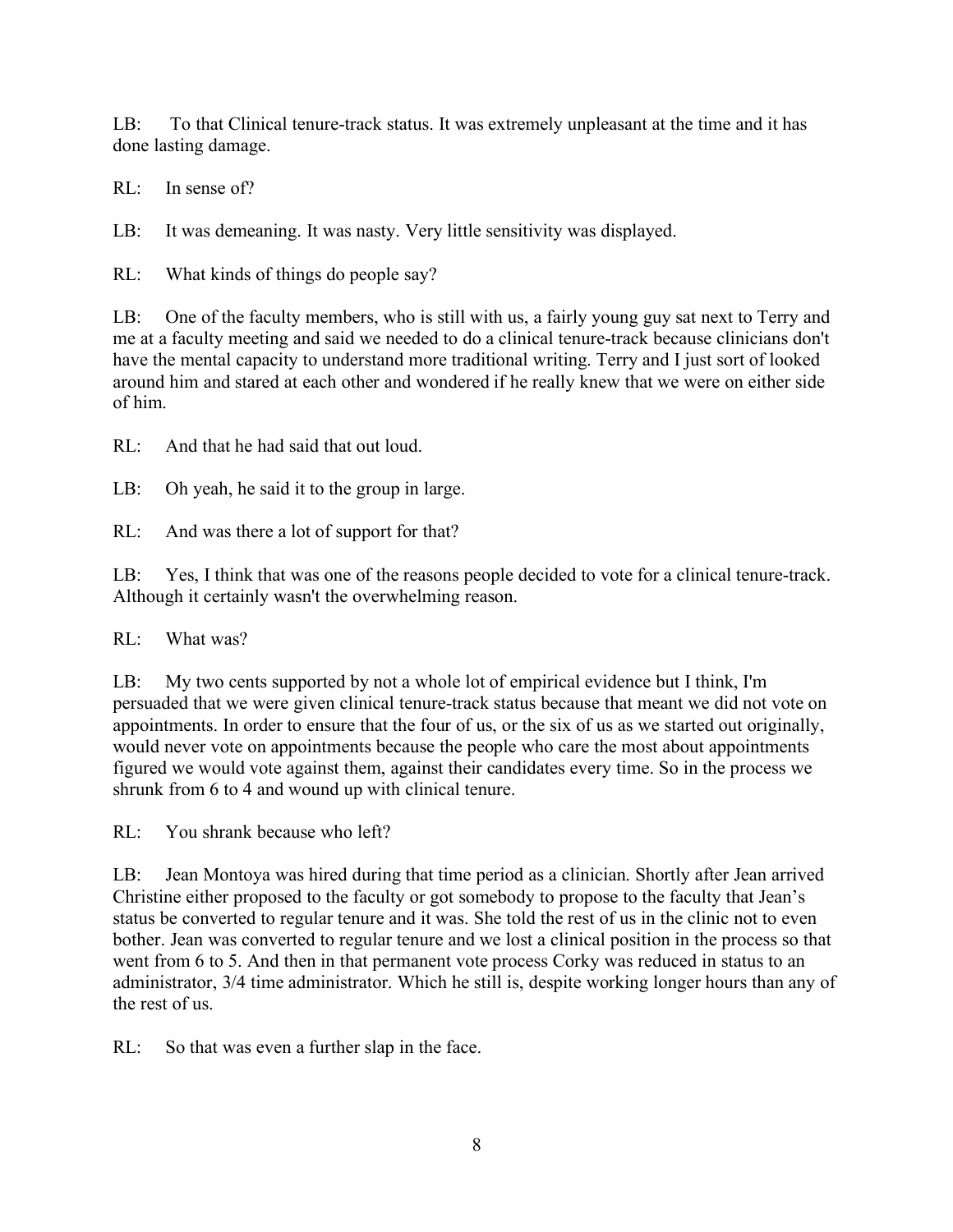LB: It was. It was very badly done. It was a bad thing to do but it could have been done with a whole lot more sensitivity.

RL: So the four of you remain in this clinical tenure position. Were you granted tenure at that time?

LB: Yes, Alan and I were granted tenure the same day and I think that was the same day Corky was converted to an administrative position. Terry and Steve were given clinical tenure a couple years earlier, when their status changed.

RL: Now, what will happen if and when a position comes available, in your opinion?

LB: I'm not sure. It's going to happen. We are aging rapidly as you can see.

RL: Probably a day at a time like the rest of us.

LB: I don't know. I have my suspicions. There has been a periodic effort to enhance clinical offerings and clinical positions and it's never gotten anywhere. We have a lot of Adjuncts teaching in our clinic, but we do not have a critical mass of full-time clinicians. It's interesting because when I was first hired USD's Clinic was pretty much in the forefront of clinical education nationally. And we have continuously fallen behind as other schools have developed their Clinical programs. We are permanent. I will say that clinical tenure at least gives us permanence and job security but in terms of a clinic I think we've just held the status quo over the last 20 years. Which is really a shame. So I don't know. My sense is, I know, I think there are folks on the full-time faculty who would like nothing better than for all of us to either die or retire and make sure there are no more full-time people on the clinical faculty.

RL: Compare that to what you might know about the clinical programs at California Western School of Law.

LB: Oh well, it's a much more congenial faculty I will say that. They have also an aging population of clinicians. However, they're much more integrated with the faculty, and I say that because the faculty volunteers to do site inspections for clinical placements. Cal-Western has clinical placements from Alaska on down. And they do site inspections and travel to those locations. The regular faculty is not only aware of that, but volunteers to help out with the work of site inspections.

RL: Do you know who how the number of clinical faculty compares?

LB: I haven't asked for a total. I know they have one person who is new but temporary. He is on a three-year contract and that didn't require a loss. I know that one of their clinicians died a couple years ago and I don't know if he's been replaced. So number wise I think they have a couple more than we do, they may have 6.

RL: When you started teaching in the clinic, did all of the students who took Clinic classroom courses also do clinical work. Participate in providing legal experience, legal services?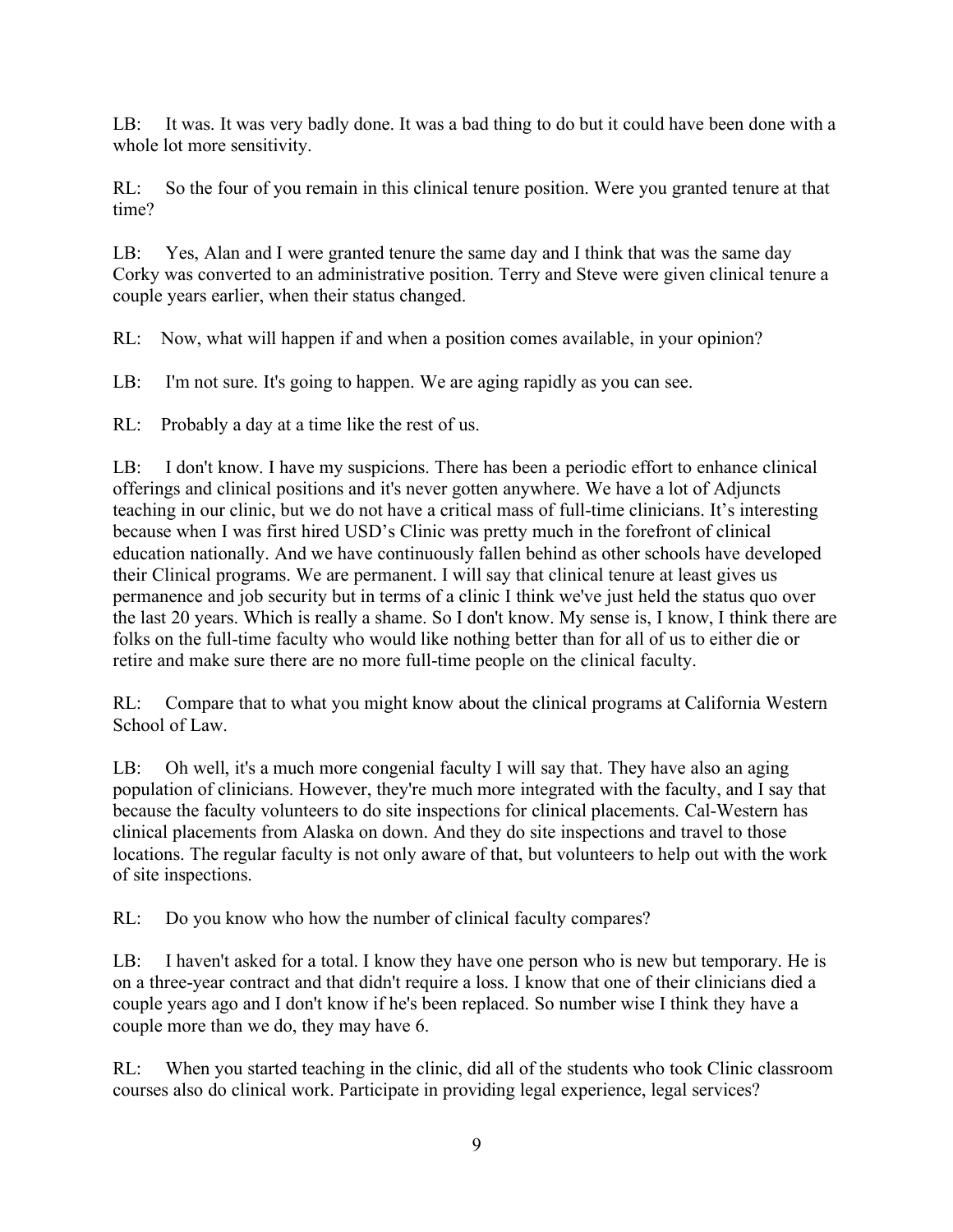LB: No. That I know and that's still true. You could take Interviewing, Counseling in Negotiations and Advanced Trial Add. None of which are connected to a clinic. You can still do that. Lawyering Skills Two isn't connected either. So there is a choice of live client versus simulation.

RL: Are those all graded courses?

LB: No. Last time I looked ATA was graded. Lawyering Skills Two is definitely pass-fail. Interviewing and Counseling in Negotiations I think are pass-fail. The clinics are pass-fail. Although I think some second semester clinics may still be graded. We used to when we had an in-house Criminal Clinic grade the second semester but not the first.

RL: When you had an in-house Criminal Clinic is that what you mean? How does that compare to the situation today?

LB: We do a class. Criminal Clinic class hasn't changed. But the placements are all placements with a trial agency in town, as opposed to students handling their own cases under either my supervision or Jean Montoya's supervision. So we don't take, USD is not counsel of record any longer in the criminal area.

RL: And there's no client work on campus as there is with I guess special education, right?

LB: Correct. Except there has been a new Clinic called the class is Perspectives in Criminal Justice. And I've been teaching that for the last four or five years and that's not being offered this year and that's a new Clinic. But we're not counsel of record even though the students work on their own cases it through the Public Defender's office so it's kind of a hybrid.

RL: I see and so you need to coordinate then with the Public Defender's office or over the trial agency?

LB: Public Defender.

RL: It's all the Public Defender.

LB: Defender Clinic does expungement cases through the Public Defender so it's a postconviction remedy caseload. In addition to post-arrest interviewing situation.

RL: And that was the group that we visited the downtown jail with.

LB: Yes.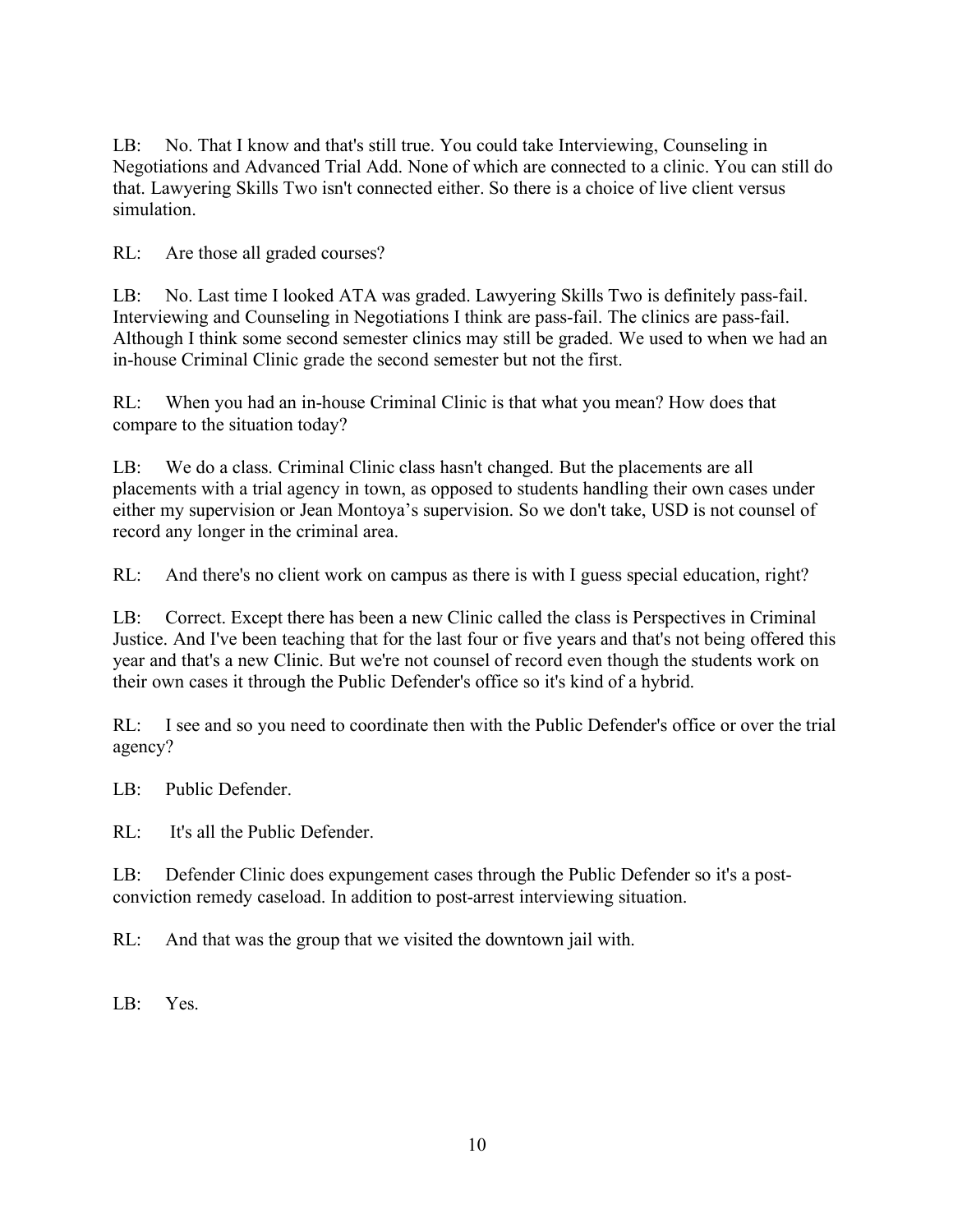## CONVERSATIONS IN LEGAL EDUCATION:

ORAL HISTORIES OF THE FIRST HALF-CENTURY OF THE UNIVERSITY OF SAN DIEGO SCHOOL OF LAW

Narrator: Professor Laura Berend Interviewer: Ruth Levor Recorder: Ruth Levor Date: August 29, 2006 Accession No.: OH-LRC-Berend-2B TAPE 2B: SIDE A

f

RL: This is an interview of Professor Laura Berend for the project Conversation in Legal Education. Oral histories of the first half century of the University of San Diego, School of Law. The interview is being conducted by Ruth Levor at the University of San Diego, Legal Research Center on August 29, 2006. This is the third session of this set of interviews. Tapes and transcripts of this interview will be archived at the University of San Diego's Copley Library.

RL: So just to clarify what we were talking about originally, when you first came there was an in-house Criminal Clinic.

LB: Correct. An adult court and we did misdemeanors in adult court. I think there were a couple of felonies in there. Yes.

RL: So, how does that compare for you, in terms of the students experience and what they're getting out of it?

LB: There's, it was the same class. It was the criminal practice Criminal Clinic class that we currently offer. The in-house option was one of the placements available. So, there's absolutely no question that the students who handled their own cases were far and away better at handling cases, by the end of the semester, than students who were in placements, because they were responsible for all the case work and all the client contact and all the courtroom work under our supervision. Rick and I, Rick Barron and I co-taught that class until he left USD.

RL: Where did he go?

LB: Public Defender at Santa Barbara. The writing was on the wall that he was not going to be given a tenure-track position so he left.

RL: I see. So how did this change come about? That there is no longer in-house work.

LB: After Rick left, we had a series of adjuncts teaching with me, until Jean came along. And they taught for two years apiece. So, we had, first was Glenn Warren and he taught with me for two years and co-supervised the Criminal Clinic. After that was Tom Penfield and after that was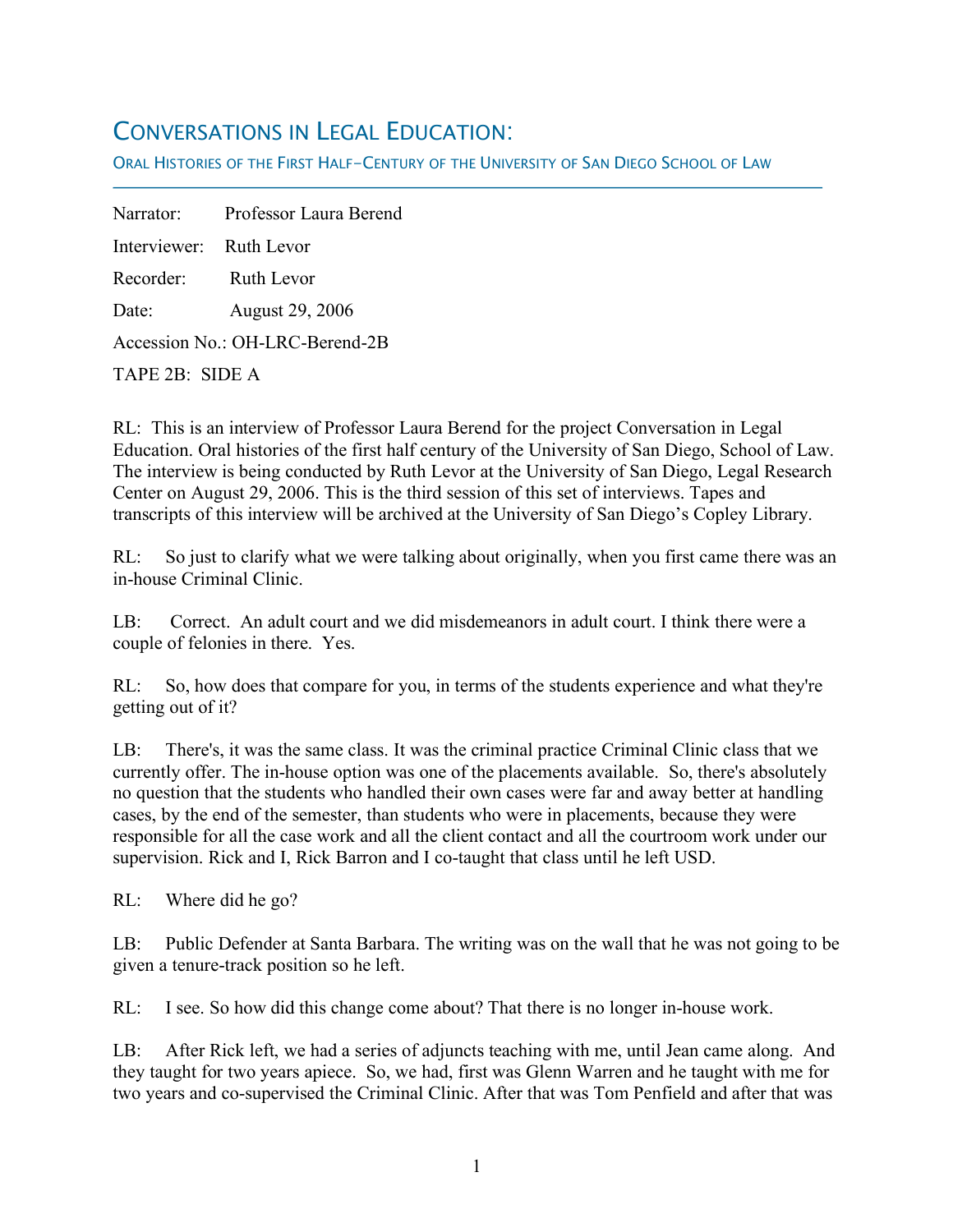for Floralin Inisman. Floralin is now at Cal Western. I think it was fortunate for her, but I think, that originally, she pursued that option, instead of engaging in the tenure track battle here. She's very happy there. So, I co-taught with those three people for six years and during that time we were invited by Norbert Aaronfreund, who is the presiding judge out in juvenile at the time to come out to juvenile court and handle delinquency cases. So, we went out there and we had, we had our choice of any of the appointed juvenile work, and pretty much a hundred percent of it is appointed, that we wanted. So, we would look at the complaints and the students would decide who they wanted to represent, whatever charges looked interesting, and that's what we did, short of murder. We sort of kept a lid on the charges. And we were there for 10 years as an in-house clinic and after Floralin left, Jean was hired. And Jean and I spent a lot of time out in juvenile court, with the students. And ultimately Christine put a stop to it.

RL: When she made Jean a member of the regular faculty, did Jean continue to teach the same kinds of things?

LB: She teaches, she still teaches half time in the clinic. So, she and I alternated Criminal Clinic, which is what Christine had us do. She said we couldn't afford to pay two people to coteach a clinic. And there's no way to do a live client clinic with one person if it's criminal, because there's too much Court time. So, Jean and I wound up alternating Criminal Clinic, which we still do.

RL: Now you talk about using a lot of adjuncts now, who are members of the local bar.

LB: Right.

RL: How about back at the beginning? Were there outside attorneys assisting with the supervision?

LB: Nobody helped with the Criminal Clinic. There was no help with the Civil. Corky still did Environmental. I think immigration clinic has been around for a long time, but not that far back. So, I think we've just continued to add clinics with adjuncts. And most of those did not exist when I came. I'm not sure if any of them existed outside of what the six of us taught.

RL: So, how much contact, if any, did does the supervising faculty have with the clients?

LB: Currently I have zero in the Criminal Clinic because we don't have any clients. The students are all in placement.

RL: Right, but back then.

LB: We had to supervise the students' interaction with the clients.

RL: So, you want to be present.

LB: I was present and we certainly had to be present in court. We rarely interfered. The students were usually so scared they were better prepared than most lawyers. And we certainly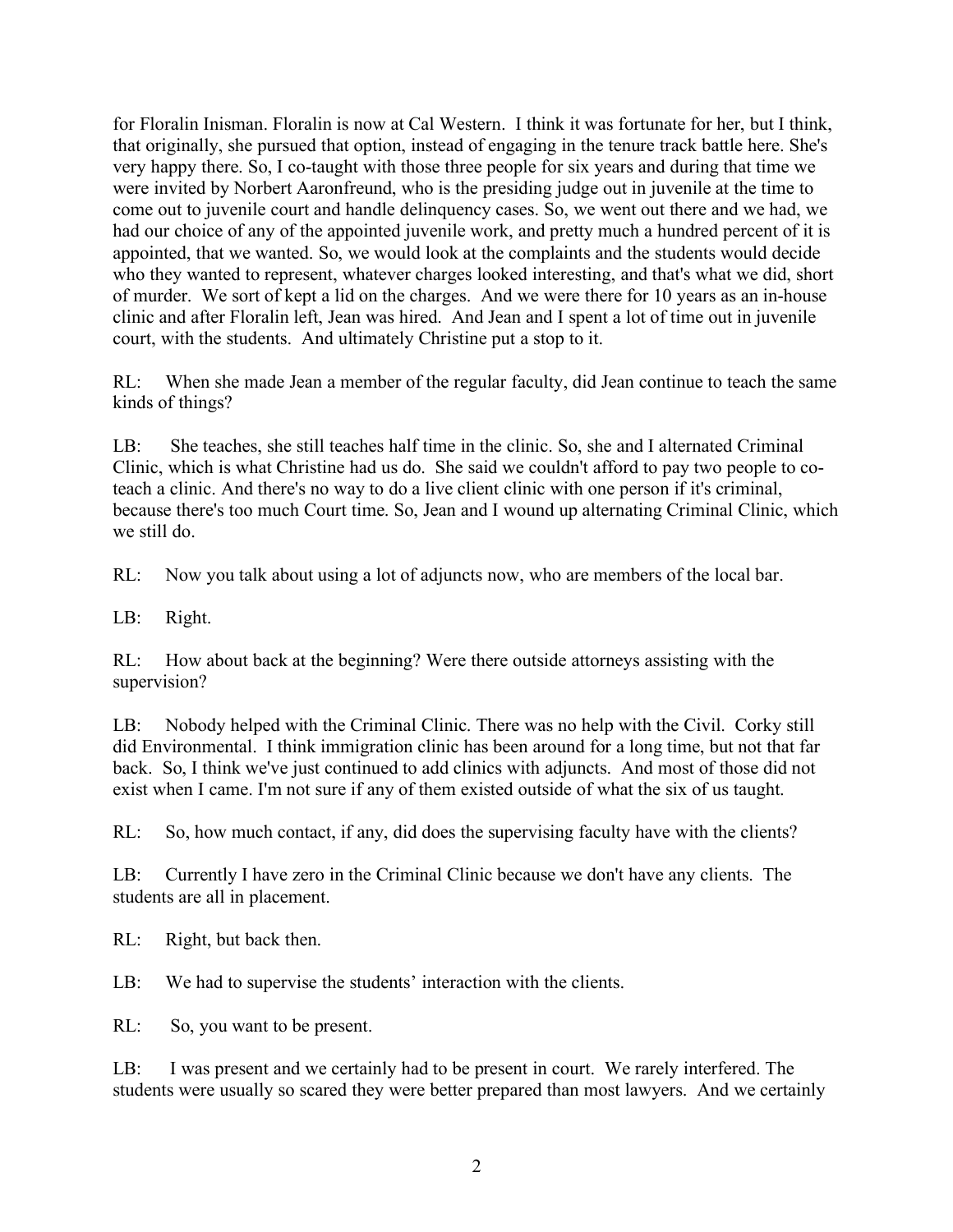prepared them ahead of time for the client interaction. So, in the Criminal Clinic contacts at least we were there but not vocal.

RL: They got the case material before they met with the client?

LB: Yes, we would pick up the complaints out in juvenile court. And get the discovery, which would be the police report, and then they'd meet with a client within a day. Specially if the juvenile was in custody. That was a rule, 24-hour rule.

RL: That's part of the speedy trial process?

LB: No, that's our rule. That's part of being competent, in my opinion. Meet with the client as soon as possible. That came from Defenders. We were all given a 24-hour rule when I started to practice. You just get there.

RL: It is a good rule.

LB: I think it is. I wish it were followed today.

RL: Now the students that go down to the jail for the expungement cases, they're not getting that information, they're sitting in a cubicle protected by a glass wall and taking materials out of an inbox, right?

LB: That's a different Clinic. The students aren't going to be counsel of record. They're just there as an arm of the Public Defender's office to talk to new arrestees about what to expect in the criminal process. To give them a little bit of an update, and to help out with bail, if that's possible, so they can call Community Resources for the inmates from the jail to help with bail. Expungements are all out of custody and that's at the other end of the system. It's all postconviction and people have written to the Public Defender's office asking for expungement relief. So, it's two ends. The arrestees are in custody and students aren't getting any information except what they are arrested for. They haven't even been charged yet.

RL: So, they are basically doing an orientation for the new arrestee.

- LB: Orientation and possibly springing him from custody if that's at all possible.
- RL: What would be the basis for that? Just the bail that you were talking about?
- LB: Right.
- RL: And the expungement is, it has to do with the record.
- LB: Yes.
- RL: Is there much written work involved for the students?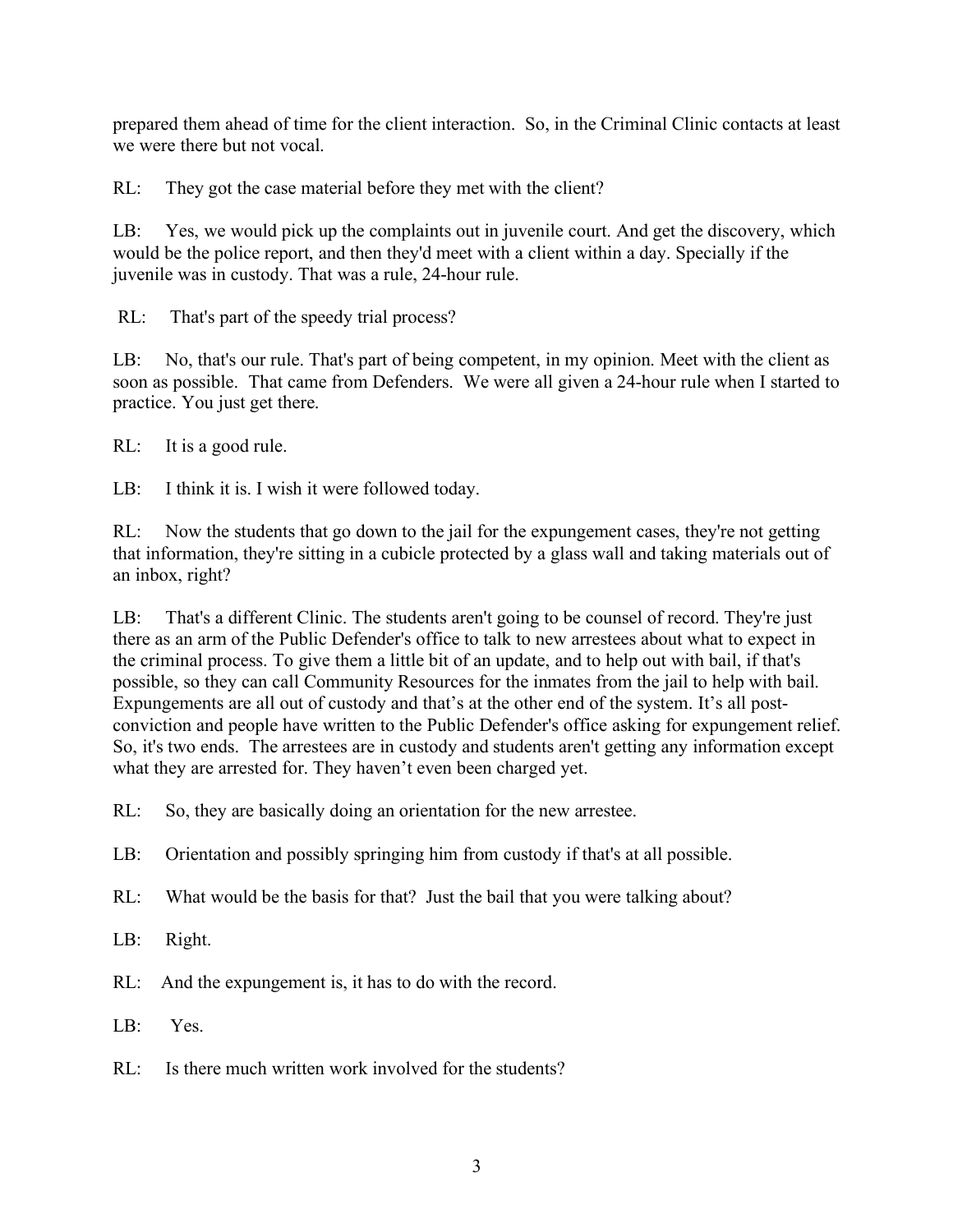LB: In the bail project class?

RL: In any of the criminal Clinic practice. Or is what they're doing, is any of what they're doing, involve any kind of drafting? Legal drafting.

LB: Yes, the Perspectives in Criminal Justice class. Their project involves the students preparing expungement motions. That takes up a huge amount of my time because I'm the editor before the case file goes back to the PD's office. It's astonishing how much time it takes students to do a simple motion if they've never done motion work for. So, I still don't quite understand it. And the worst thing for them to do is drafting a cover letter. That seems to be harder than anything else.

RL: From the point of their actual writing skills, or?

LB: They don't know what to say in a letter to introduce themselves. They do not know how to put together a cover letter to a client.

RL: And I'm sure you given them prior coaching on that.

LB: They work at it. Well I get the edits. So, it takes multiple drafts usually. Very rarely do they get it right in one or two drafts, which is really the point of the class. Better now than later.

RL: Absolutely. What's your general impression of mechanical writing skills, at this point?

LB: I'm usually disappointed. I don't think students get as much writing experience as they should.

RL: Have you found that to become exasperated over the years?

LB: Yes. My sense, without any foundation for believing this at all, is that text messaging seems to be responsible for a lot of the mistakes and there's way too much reliance on spell check.

RL: They don't put the smiley faces in their letters, do they?

LB: So far no.

RL: I want to hear when you get the first one, please give me a call.

LB: That's something to look forward to.

RL: What about grading in these clinics and classes? How is that done from the point of view of what are you looking for?

LB: When you pass fail for both of mine.

RL: So, is it a simple completion of the work? Satisfactory completion of the work?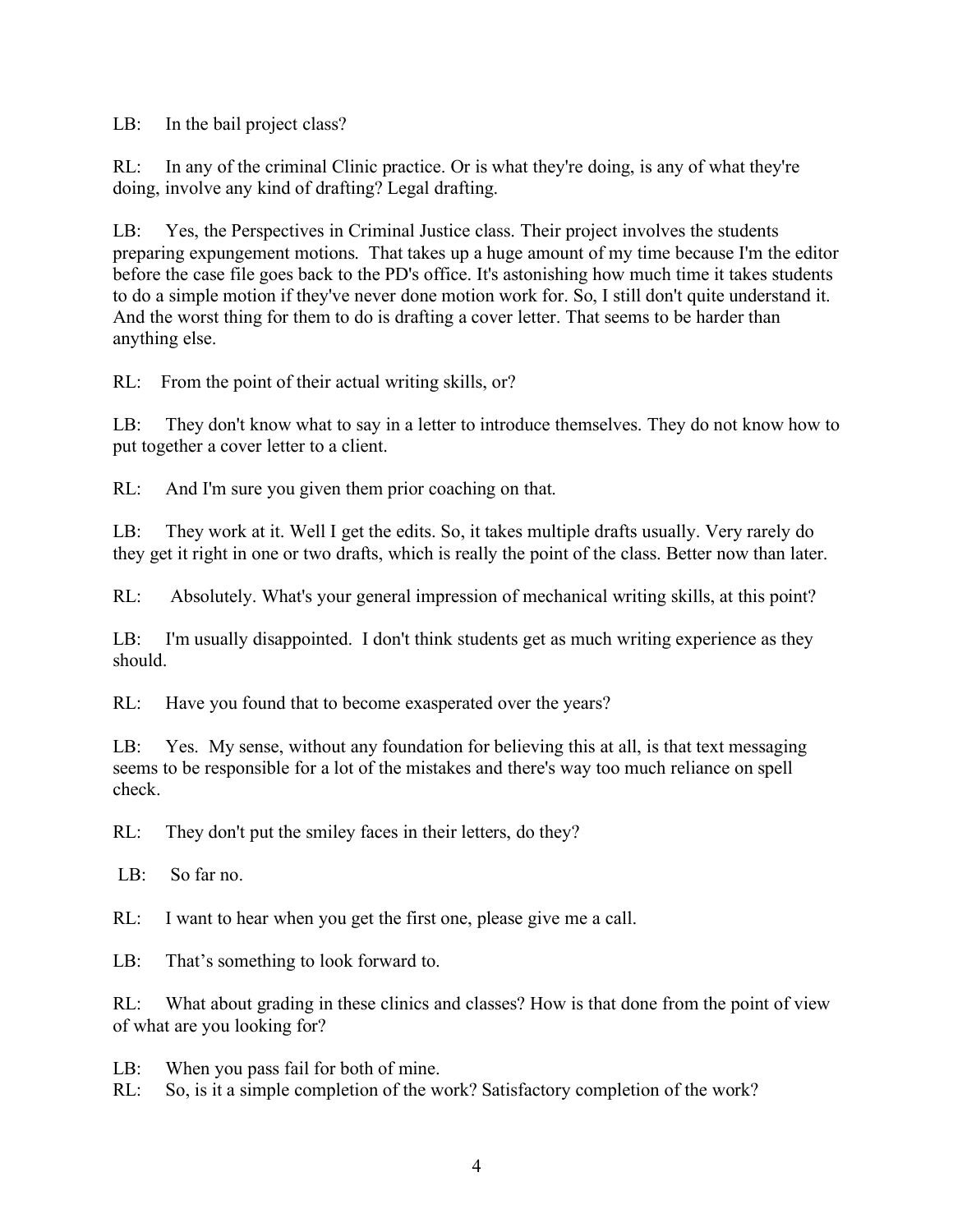LB: Yes, satisfactory completion of the work. I do give some high passes for excellent work. And I don't give you a many of them and it's usually pretty easy to sort out. Exemplary students stand out pretty quickly.

RL: And how often does it happen that someone just doesn't satisfactorily complete the work?

LB: It is rare and I give them plenty of notice, if they want to withdraw from the class. I gave my first low pass in a longtime last spring despite multiple warnings. And I don't know why I gave him a low pass actually. I did a memo in support of the grade thinking it would be challenged and it still might be. After I got through with the memo I realized, you know I should have failed him. But I didn't. That's rare.

RL: Has that happened? That someone has failed?

 $LR: No.$ 

RL: Because of the notice they can withdraw and that has happened?

LB: People have withdrawn. It's been a number of years since students have withdrawn from the class. I'd say at least 10 years. But they usually know they're getting into a small class where they can't hide. That's why semester was extraordinary, there was no place for him to go.

RL: Now where were these programs physically located when you first arrived? There's a group of six people.

 $LR$ : 308

RL: 308.

LB: All the clinics and us were in 308. It was Bedlam.

RL: And that's on the same level as the courtroom but in the front of the building.

LB: Correct.

RL: Okay. And what is in that room now?

LB: It is the faculty offices.

RL: But not necessarily Clinic.

LB: No. Clinics are down the hill. In whatever that Annex Building is next to Mission Federal.

RL: Okay. But you're you don't go down there?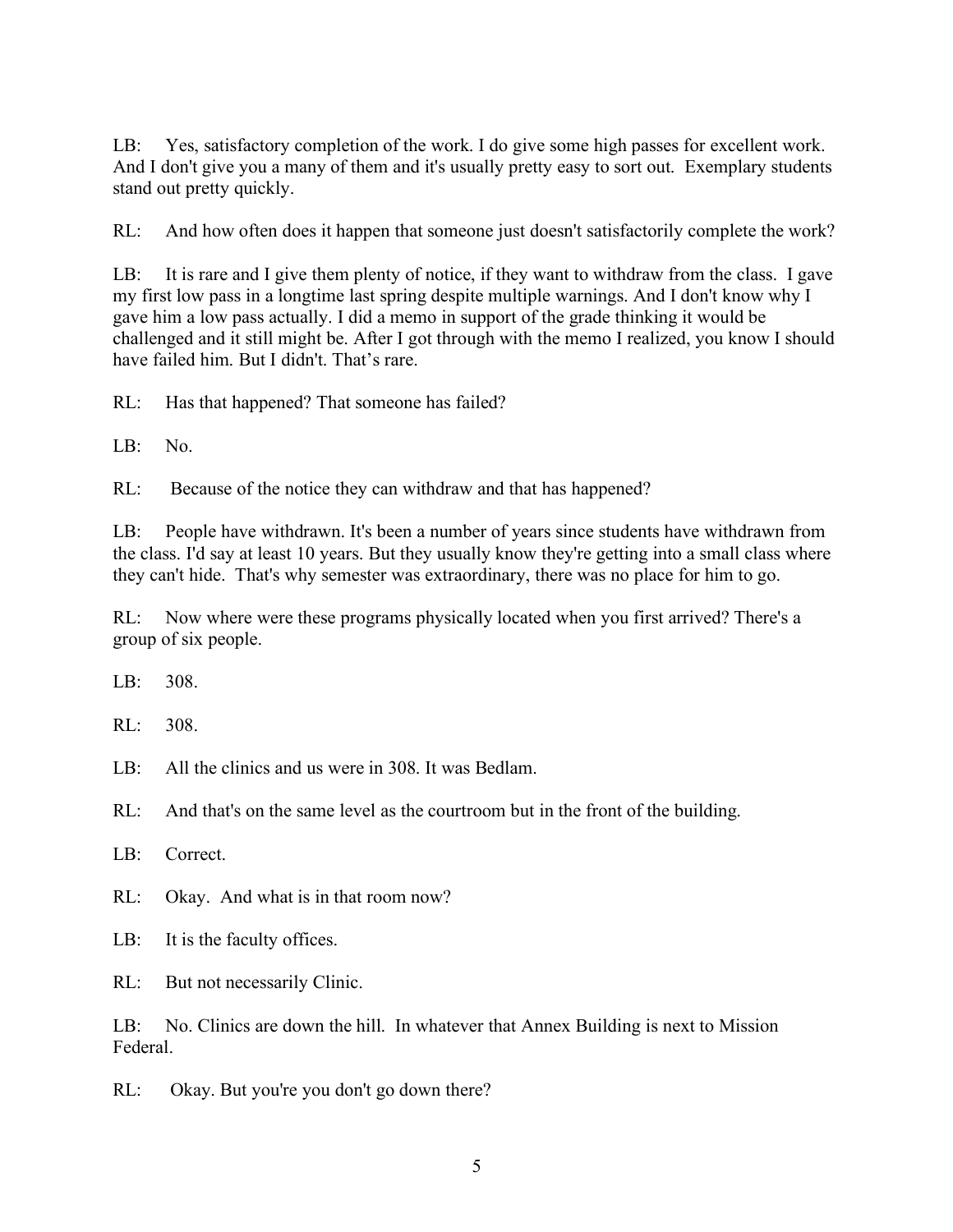LB: Nope. Criminal Clinic doesn't have any connection there because we don't have any live clients.

RL: Right. So, the clinics that are down there are Special Education and ...

LB: I think there are 12 of them, including Crim Clinic so that doesn't count. And Corky's Environmental Law Clinic. I don't think that's down there either. I think we have a total of 12 clinics now.

RL: I see.

LB: And they're all stuffed into that building.

RL: So, when you were in 308, and were those facilities adequate that time?

LB: No.

RL: In what way?

LB: There wasn't enough room for students to spread out. There wasn't enough room to interview. Fortunately, or unfortunately, actually fortunately, for the students a lot of our juvenile kids were in custody. So, they didn't need a lot of space. But for those who are out of custody, we were competing for room. I think the Civil Clinic did interviewing somewhere else. I think they went up the street on Linda Vista to something. I don't know what that building was. So, there was some relief there. But it was crowded all the time.

RL: And at what point was that disbanded physically?

LB: I'm not sure. It's been a number of years since the clinic offices opened down the hill. I think Christina was still here.

RL: But

LB: Five or six years.

RL: You're still in the Law School building, although downstairs now.

LB: I moved for the clinic. The live clients move down the hill. I couldn't take the Bedlam anymore.

RL: And Steve is still in the Law School?

LB: Everybody else is still there. Steve and Terry and Alan are still in 308 but the clinic staff is now down the hill along with Margaret Dalton.